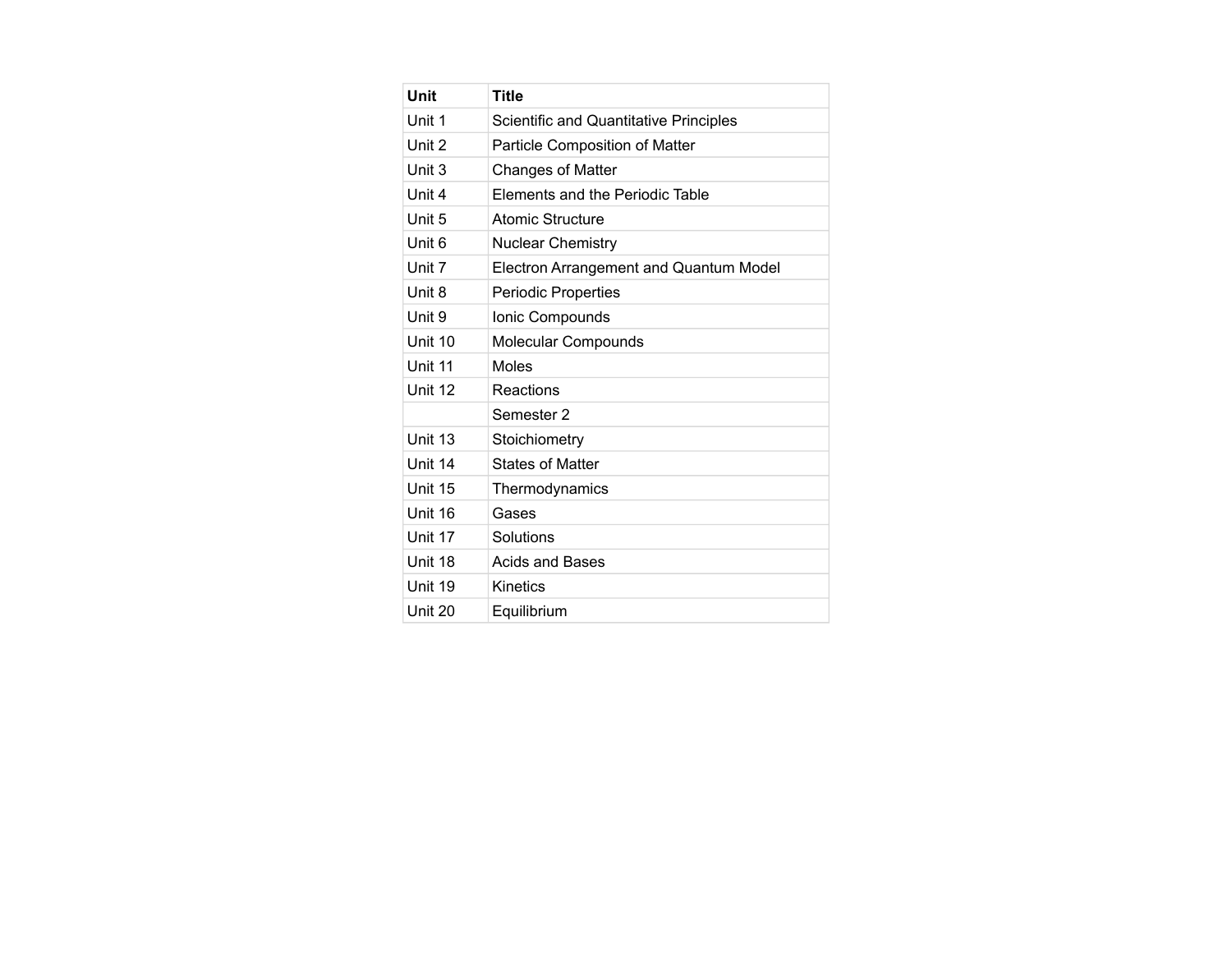|                                                                                                                                                                                                                                                                                                                                                                                                                       | <b>HS Science District Instructional Guides 2019</b>                                                                                                                           |                                                                                                                                                                                                                                                                                                                                                                                                                                                                                                                                                                                                                                                                                       |                                                                                                                                                                                                            |                                    |                    |  |
|-----------------------------------------------------------------------------------------------------------------------------------------------------------------------------------------------------------------------------------------------------------------------------------------------------------------------------------------------------------------------------------------------------------------------|--------------------------------------------------------------------------------------------------------------------------------------------------------------------------------|---------------------------------------------------------------------------------------------------------------------------------------------------------------------------------------------------------------------------------------------------------------------------------------------------------------------------------------------------------------------------------------------------------------------------------------------------------------------------------------------------------------------------------------------------------------------------------------------------------------------------------------------------------------------------------------|------------------------------------------------------------------------------------------------------------------------------------------------------------------------------------------------------------|------------------------------------|--------------------|--|
| <b>Course Name: Chemistry</b>                                                                                                                                                                                                                                                                                                                                                                                         |                                                                                                                                                                                | Quarter/Pacing: 1, Week 1-2                                                                                                                                                                                                                                                                                                                                                                                                                                                                                                                                                                                                                                                           |                                                                                                                                                                                                            |                                    |                    |  |
| Unit Title: 1 Scientific and Quantitative Principles                                                                                                                                                                                                                                                                                                                                                                  |                                                                                                                                                                                | <b>Essential Questions:</b><br>. What are the different types of measurements or observations?<br>What are the different types of relationships between variables                                                                                                                                                                                                                                                                                                                                                                                                                                                                                                                     |                                                                                                                                                                                                            |                                    |                    |  |
|                                                                                                                                                                                                                                                                                                                                                                                                                       |                                                                                                                                                                                | Phenomena:                                                                                                                                                                                                                                                                                                                                                                                                                                                                                                                                                                                                                                                                            |                                                                                                                                                                                                            |                                    |                    |  |
| <b>Standards</b>                                                                                                                                                                                                                                                                                                                                                                                                      | <b>Cross Cutting Concepts</b>                                                                                                                                                  | <b>Learning Objectives</b>                                                                                                                                                                                                                                                                                                                                                                                                                                                                                                                                                                                                                                                            | <b>Key Vocabulary</b>                                                                                                                                                                                      | <b>Resources (Activities/Labs)</b> | <b>Assessments</b> |  |
| U1: Scientists explain phenomena using<br>evidence obtained from observations and<br>or scientific investigations. Evidence may<br>lead to developing models and or<br>theories to make sense of phenomena.<br>As new evidence is discovered. models<br>and theories can be revised.<br>U2: The knowledge produced by science is<br>used in engineering and technologies to<br>solve problems and/or create products. | Patterns;<br>Cause and effect:<br>Scale, Proportion and<br>Quantity;<br>Systems and System<br>Models:<br>Energy and Matter;<br>Stability and change;<br>Structure and function | A. Understand similarities/differences in decimal and<br>scientific notation.<br>a) Convert between decimal and scientific<br>notation.<br>b) Perform calculations using decimal and<br>scientific notation.<br>B. Understand significant figures as a measure of<br>precision in measurement.<br>a) Determine the number of significant figures in a<br>measurement<br>b) Convert a value to a specific number of<br>significant figures.<br>c) Determine the correct number of significant<br>figures for a calculated value.<br>C. Classify measurements as quantitative or qualitative<br>and as objective or<br>subjective.<br>D. Understand the concept of variable in science. | <b>Measurement</b><br>Variable<br>Objective<br>Subjective<br><b>Qualitative</b><br>Quantitative<br>Direct relatiionship<br>Positive<br>Relationship<br>Inverse<br>Relationship<br>Negative<br>Relationship | Measurement Lab<br>Graphing Lab    |                    |  |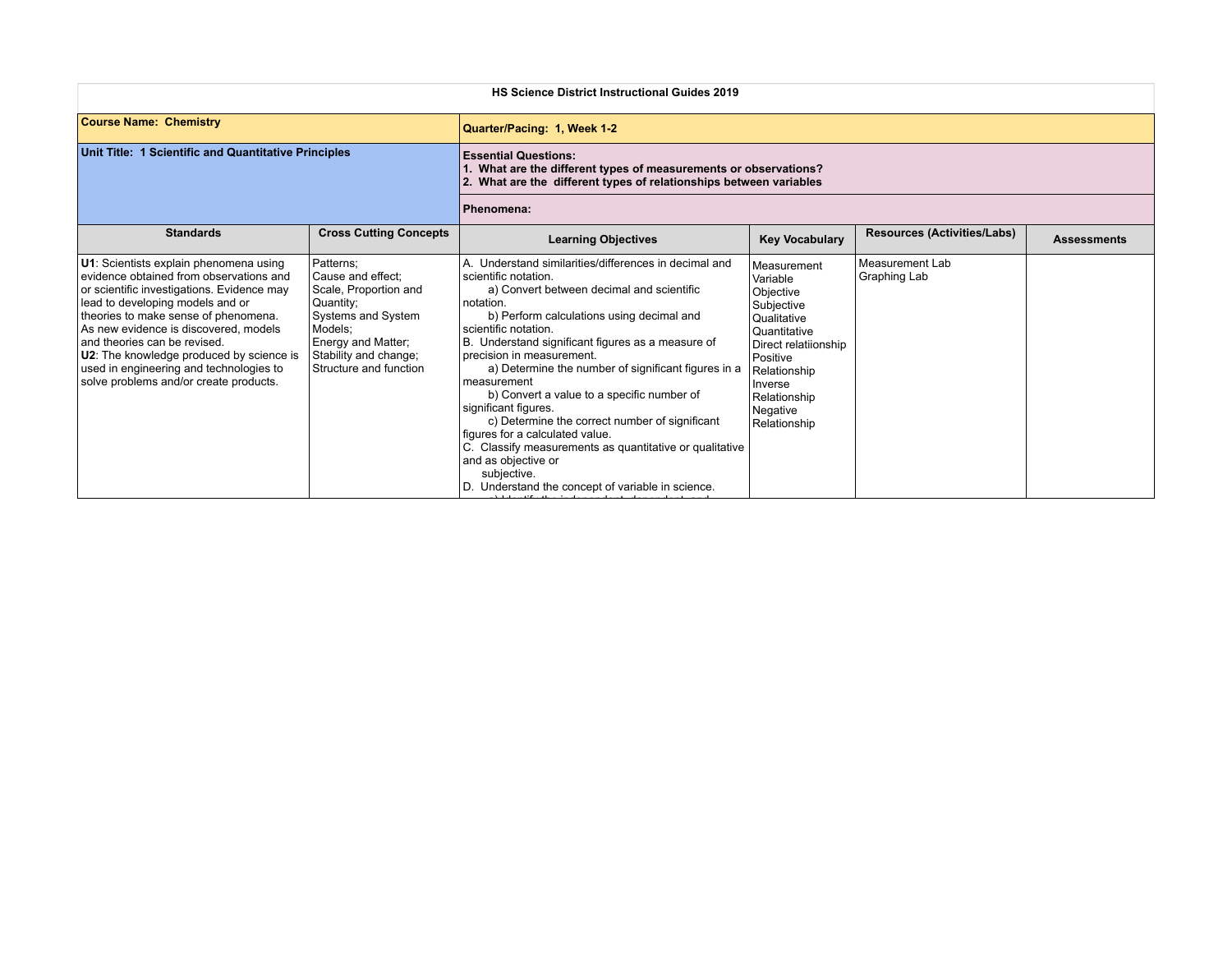|                                                                                                                                                                                                                                                                                                                                                                                                                                      | <b>HS Science District Instructional Guides 2019</b>                                                                                                                                            |                                                                                                                                                                                                                                                                                                                                                                                                                                                                                                                                                                                                                                                                                                                                                                                                                                                           |                          |                                       |                    |  |
|--------------------------------------------------------------------------------------------------------------------------------------------------------------------------------------------------------------------------------------------------------------------------------------------------------------------------------------------------------------------------------------------------------------------------------------|-------------------------------------------------------------------------------------------------------------------------------------------------------------------------------------------------|-----------------------------------------------------------------------------------------------------------------------------------------------------------------------------------------------------------------------------------------------------------------------------------------------------------------------------------------------------------------------------------------------------------------------------------------------------------------------------------------------------------------------------------------------------------------------------------------------------------------------------------------------------------------------------------------------------------------------------------------------------------------------------------------------------------------------------------------------------------|--------------------------|---------------------------------------|--------------------|--|
| <b>Course Name: Chemistry</b>                                                                                                                                                                                                                                                                                                                                                                                                        |                                                                                                                                                                                                 | Quarter/Pacing: 1, Week 2-3                                                                                                                                                                                                                                                                                                                                                                                                                                                                                                                                                                                                                                                                                                                                                                                                                               |                          |                                       |                    |  |
| Unit Title: 2 Particle Composition of Matter                                                                                                                                                                                                                                                                                                                                                                                         |                                                                                                                                                                                                 | <b>Essential Questions:</b><br>1. What are the three types of chemical particles?<br>2. What are the classifications of matter?<br>3. What happens in a chemical change at the particle level?                                                                                                                                                                                                                                                                                                                                                                                                                                                                                                                                                                                                                                                            |                          |                                       |                    |  |
|                                                                                                                                                                                                                                                                                                                                                                                                                                      |                                                                                                                                                                                                 | Phenomena:                                                                                                                                                                                                                                                                                                                                                                                                                                                                                                                                                                                                                                                                                                                                                                                                                                                |                          |                                       |                    |  |
| <b>Standards</b>                                                                                                                                                                                                                                                                                                                                                                                                                     | <b>Cross Cutting</b><br><b>Concepts</b>                                                                                                                                                         | <b>Learning Objectives</b>                                                                                                                                                                                                                                                                                                                                                                                                                                                                                                                                                                                                                                                                                                                                                                                                                                | Key<br><b>Vocabulary</b> | <b>Resources</b><br>(Activities/Labs) | <b>Assessments</b> |  |
| U1: Scientists explain<br>phenomena using evidence<br>obtained from observations and<br>or scientific investigations.<br>Evidence may lead to<br>developing models and or<br>theories to make sense of<br>phenomena. As new evidence<br>is discovered, models and<br>theories can be revised.<br>U2: The knowledge produced<br>by science is used in<br>engineering and technologies to<br>solve problems and/or create<br>products. | "Patterns;<br>Cause and<br>effect;<br>Scale.<br>Proportion and<br>Quantity;<br>Systems and<br>System Models;<br>Energy and<br>Matter;<br>Stability and<br>change;<br>Structure and<br>function" | A. Know the definition of matter.<br>B. Know the three basic principles of the<br>kinetic molecular theory of matter.<br>Matter is made up of particles.<br>i)<br>ii) The particles are always moving.<br>iii) The particles are attracted to each<br>other.<br>C. Know the definition of temperature and<br>be able to convert between Celsius and<br>Kelvin units.<br>D. Know the classification system for the<br>different types of matter and the relevant<br>definitions at the particle level:<br>Pure substance and mixture<br>i).<br>ii)<br>Homogeneous and heterogeneous<br>mixtures<br>iii) Elements and Compounds<br>E. Know the three types of chemical<br>particles: atom, molecule, ion.<br>F. Understand the concept of a chemical<br>formula for a particle and determine the<br>composition of a particle from the<br>chemical formula. |                          |                                       |                    |  |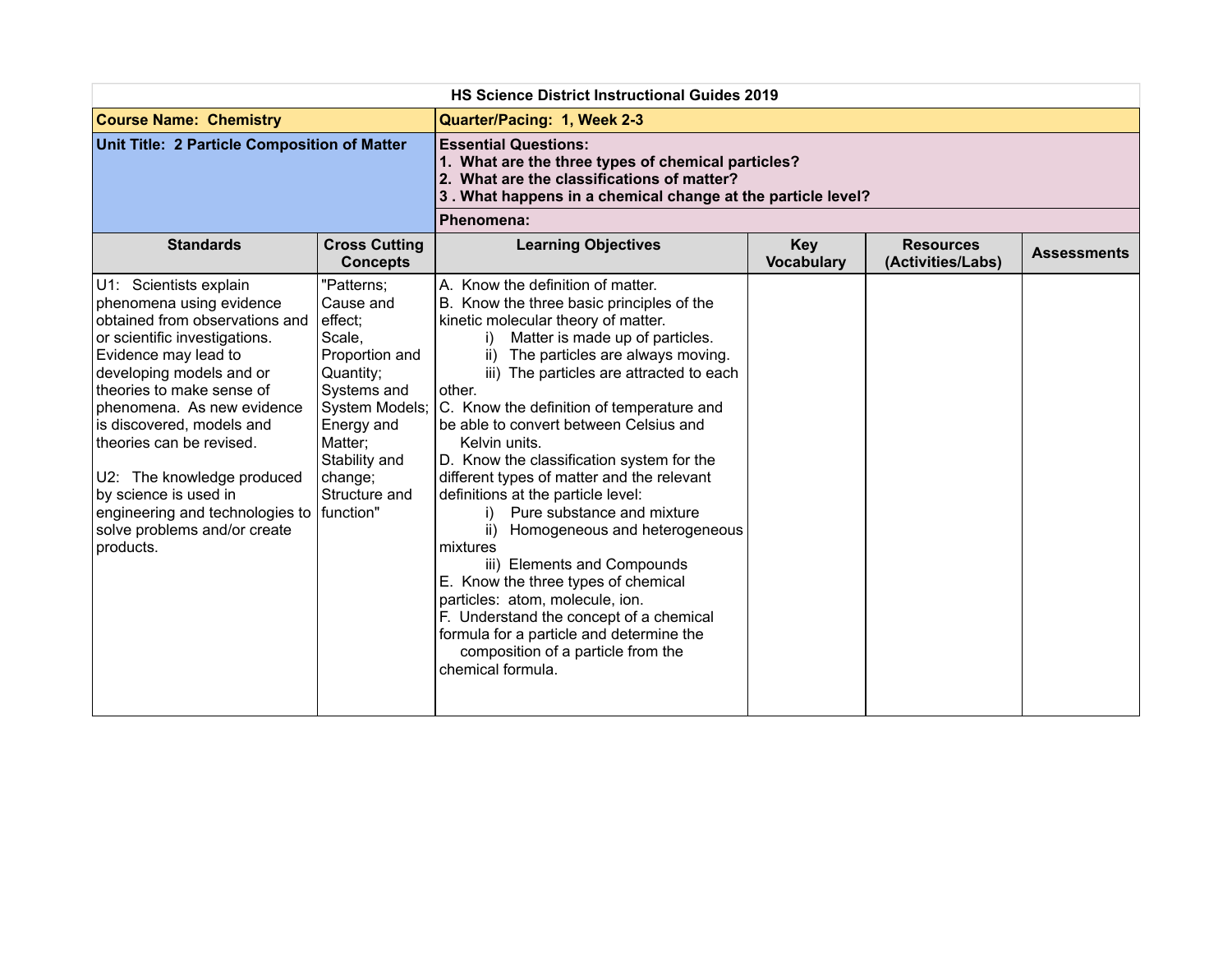| <b>HS Science District Instructional Guides 2019</b>                                                                                                                                                                                                                                                                                                                                                                                                                                                                                                                                              |                                                                                                                                                                                                 |                                                                                                                                                                                                                                                                                                                                                                                                                                                                                                                                                                                                                                                                                                                                                                                                                                                                                |                                 |                                                |                    |
|---------------------------------------------------------------------------------------------------------------------------------------------------------------------------------------------------------------------------------------------------------------------------------------------------------------------------------------------------------------------------------------------------------------------------------------------------------------------------------------------------------------------------------------------------------------------------------------------------|-------------------------------------------------------------------------------------------------------------------------------------------------------------------------------------------------|--------------------------------------------------------------------------------------------------------------------------------------------------------------------------------------------------------------------------------------------------------------------------------------------------------------------------------------------------------------------------------------------------------------------------------------------------------------------------------------------------------------------------------------------------------------------------------------------------------------------------------------------------------------------------------------------------------------------------------------------------------------------------------------------------------------------------------------------------------------------------------|---------------------------------|------------------------------------------------|--------------------|
| <b>Course Name: Chemistry</b>                                                                                                                                                                                                                                                                                                                                                                                                                                                                                                                                                                     |                                                                                                                                                                                                 | Quarter/Pacing: 1, Week 4-5                                                                                                                                                                                                                                                                                                                                                                                                                                                                                                                                                                                                                                                                                                                                                                                                                                                    |                                 |                                                |                    |
| Unit Title: 3 Changes of Matter                                                                                                                                                                                                                                                                                                                                                                                                                                                                                                                                                                   |                                                                                                                                                                                                 | <b>Essential Questions:</b>                                                                                                                                                                                                                                                                                                                                                                                                                                                                                                                                                                                                                                                                                                                                                                                                                                                    |                                 |                                                |                    |
|                                                                                                                                                                                                                                                                                                                                                                                                                                                                                                                                                                                                   |                                                                                                                                                                                                 | Phenomena:                                                                                                                                                                                                                                                                                                                                                                                                                                                                                                                                                                                                                                                                                                                                                                                                                                                                     |                                 |                                                |                    |
| <b>Standards</b>                                                                                                                                                                                                                                                                                                                                                                                                                                                                                                                                                                                  | <b>Cross Cutting</b><br><b>Concepts</b>                                                                                                                                                         | <b>Learning Objectives</b>                                                                                                                                                                                                                                                                                                                                                                                                                                                                                                                                                                                                                                                                                                                                                                                                                                                     | <b>Key</b><br><b>Vocabulary</b> | <b>Resources</b><br>(Activities/Labs)          | <b>Assessments</b> |
| U1: Scientists explain phenomena using<br>evidence obtained from observations and<br>or scientific investigations. Evidence may<br>lead to developing models and or<br>theories to make sense of phenomena.<br>As new evidence is discovered, models<br>and theories can be revised.<br>U2: The knowledge produced by science is<br>used in engineering and technologies to<br>solve problems and/or create products.<br>Plus HS+C.P1U1.7 Use mathematics<br>and computational thinking to determine<br>stoichiometric relationship s between<br>reactants and products in chemical<br>reactions. | "Patterns;<br>Cause and<br>effect:<br>Scale.<br>Proportion and<br>Quantity;<br>Systems and<br>System Models:<br>Energy and<br>Matter:<br>Stability and<br>change;<br>Structure and<br>function" | A. Understand the difference between physical and<br>chemical changes of matter at<br>the particle level.<br>B. Know the characteristics of the common three<br>states of matter.<br>C. Understand the concept of a chemical equation for<br>both a physical and chemical<br>change.<br>D. Know the different parts and notations of chemical<br>equations:<br>reactants<br>i).<br>ii) products<br>iii) arrow signifying change<br>iv) states of particles given in parentheses<br>E. Understand Lavosier's Law of Conservation of<br>Matter.<br>F. Understand, balance, and predict chemical<br>equations for one type of chemical<br>reaction-combustion.<br>G. Perform dimensional analysis calculations using a<br>balanced chemical equation<br>as a set of conversion factors for calculating the<br>number of each type of particle<br>involved in a specific reaction. |                                 | <b>Combustion Lab</b><br>Changes in Matter Lab |                    |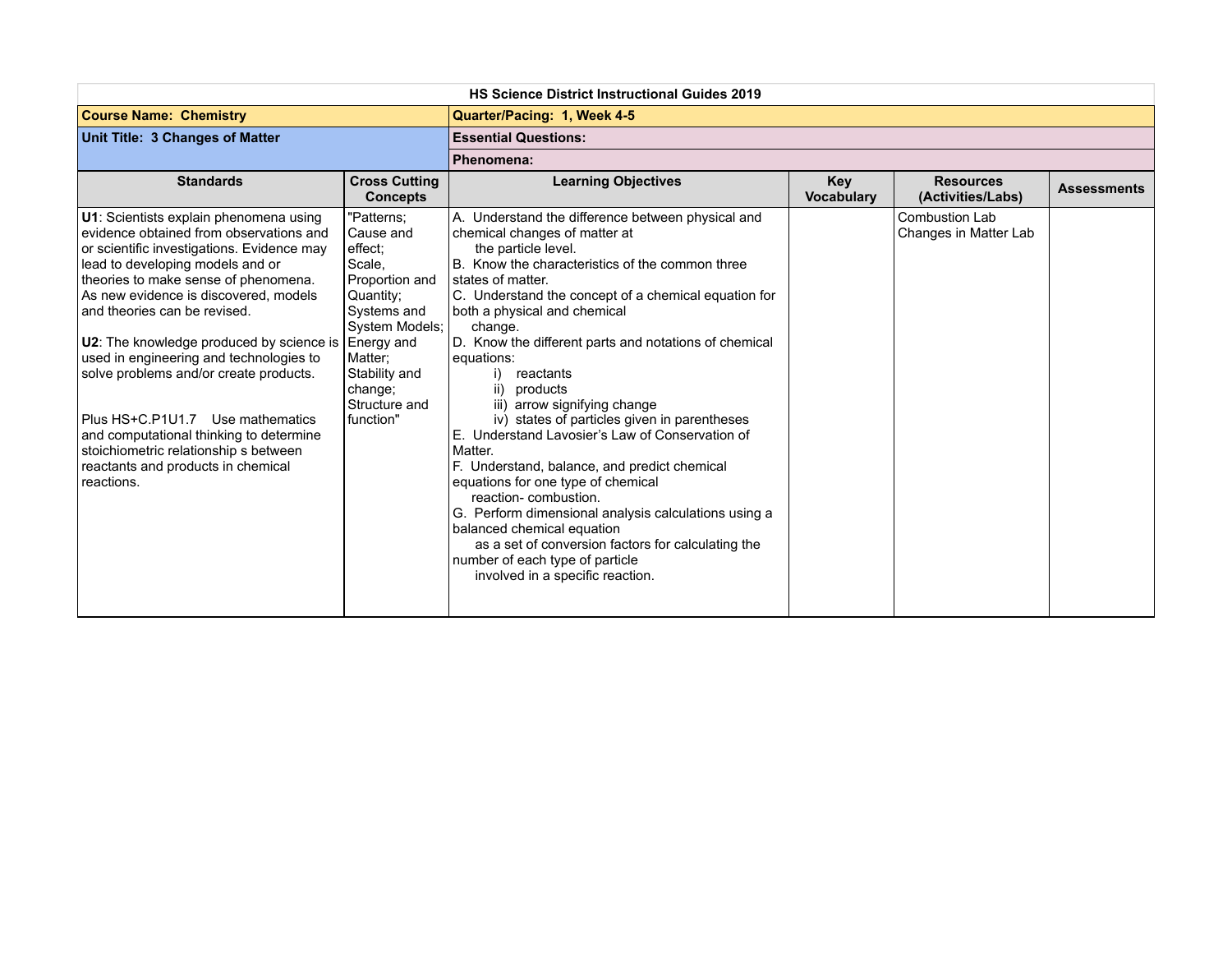| <b>HS Science District Instructional Guides 2019</b>                                                                                                                                                                                                                                                                                                                                                                                                                                                                                                                                                                                                                                                                                                                                                                                                                                                                                                                                                                                                                                                           |                                                                                                                                                                                                 |                                                                                                                                                                                                                                                                                                                                                                                                                                                                                                                                                                                                                                                                                                                                               |                          |                                       |                    |
|----------------------------------------------------------------------------------------------------------------------------------------------------------------------------------------------------------------------------------------------------------------------------------------------------------------------------------------------------------------------------------------------------------------------------------------------------------------------------------------------------------------------------------------------------------------------------------------------------------------------------------------------------------------------------------------------------------------------------------------------------------------------------------------------------------------------------------------------------------------------------------------------------------------------------------------------------------------------------------------------------------------------------------------------------------------------------------------------------------------|-------------------------------------------------------------------------------------------------------------------------------------------------------------------------------------------------|-----------------------------------------------------------------------------------------------------------------------------------------------------------------------------------------------------------------------------------------------------------------------------------------------------------------------------------------------------------------------------------------------------------------------------------------------------------------------------------------------------------------------------------------------------------------------------------------------------------------------------------------------------------------------------------------------------------------------------------------------|--------------------------|---------------------------------------|--------------------|
|                                                                                                                                                                                                                                                                                                                                                                                                                                                                                                                                                                                                                                                                                                                                                                                                                                                                                                                                                                                                                                                                                                                |                                                                                                                                                                                                 | Quarter/Pacing: 1, Week 4-5                                                                                                                                                                                                                                                                                                                                                                                                                                                                                                                                                                                                                                                                                                                   |                          |                                       |                    |
| Unit Title: 4 Periodic Chart                                                                                                                                                                                                                                                                                                                                                                                                                                                                                                                                                                                                                                                                                                                                                                                                                                                                                                                                                                                                                                                                                   |                                                                                                                                                                                                 | <b>Essential Questions:</b>                                                                                                                                                                                                                                                                                                                                                                                                                                                                                                                                                                                                                                                                                                                   |                          |                                       |                    |
|                                                                                                                                                                                                                                                                                                                                                                                                                                                                                                                                                                                                                                                                                                                                                                                                                                                                                                                                                                                                                                                                                                                |                                                                                                                                                                                                 | Phenomena:                                                                                                                                                                                                                                                                                                                                                                                                                                                                                                                                                                                                                                                                                                                                    |                          |                                       |                    |
| <b>Standards</b>                                                                                                                                                                                                                                                                                                                                                                                                                                                                                                                                                                                                                                                                                                                                                                                                                                                                                                                                                                                                                                                                                               | <b>Cross Cutting</b><br><b>Concepts</b>                                                                                                                                                         | <b>Learning Objectives</b>                                                                                                                                                                                                                                                                                                                                                                                                                                                                                                                                                                                                                                                                                                                    | Key<br><b>Vocabulary</b> | <b>Resources</b><br>(Activities/Labs) | <b>Assessments</b> |
| U1: Scientists explain phenomena using<br>evidence obtained from observations and<br>or scientific investigations. Evidence may<br>lead to developing models and or theories<br>to make sense of phenomena. As new<br>evidence is discovered, models and<br>theories can be revised.<br>U2: The knowledge produced by science<br>is used in engineering and technologies to<br>solve problems and/or create products.<br>Essential HS.P1U1.1 Develop and use<br>models to explain the relationship of the<br>structure of atoms to patterns and<br>properties observed within the Periodic<br>Table and describe how these models are<br>revised with new evidence.<br>Essential HS.P1U3.4 Obtain, evaluate,<br>and communicate information about how<br>the use of chemistry related technologies<br>have had positive and negative ethical,<br>social, economic, and/or political<br>implications.<br>Obtain, evaluate, and communicate<br>information about how the use of chemistry<br>related technologies have had positive and<br>negative ethical, social, economic, and/or<br>political implications. | "Patterns;<br>Cause and<br>effect;<br>Scale,<br>Proportion and<br>Quantity;<br>Systems and<br>System Models;<br>Energy and<br>Matter;<br>Stability and<br>change;<br>Structure and<br>function" | A. Understand the organization of the periodic chart<br>based on atomic number and chemical properties.<br>B. Know the properties of the three classes of<br>elements (metals, nonmetals, metalloids) and their<br>relative position on the periodic chart.<br>C. Be able to assign an element to one of the three<br>classes based on the elements position on the periodic<br>chart. Know the hydrogen is the exception.<br>D. Understand the group numbers designated A.<br>E. Know the elements associated with the terms:<br>alkali metals<br>i)<br>ii)<br>alkaline earth metals<br>halogens<br>iii)<br>noble gases<br>iv)<br>transitional metals<br>V)<br>F. Determine the formula mass of a particle based on<br>the chemical formula. |                          | Imaginary Periodic<br>Chart           |                    |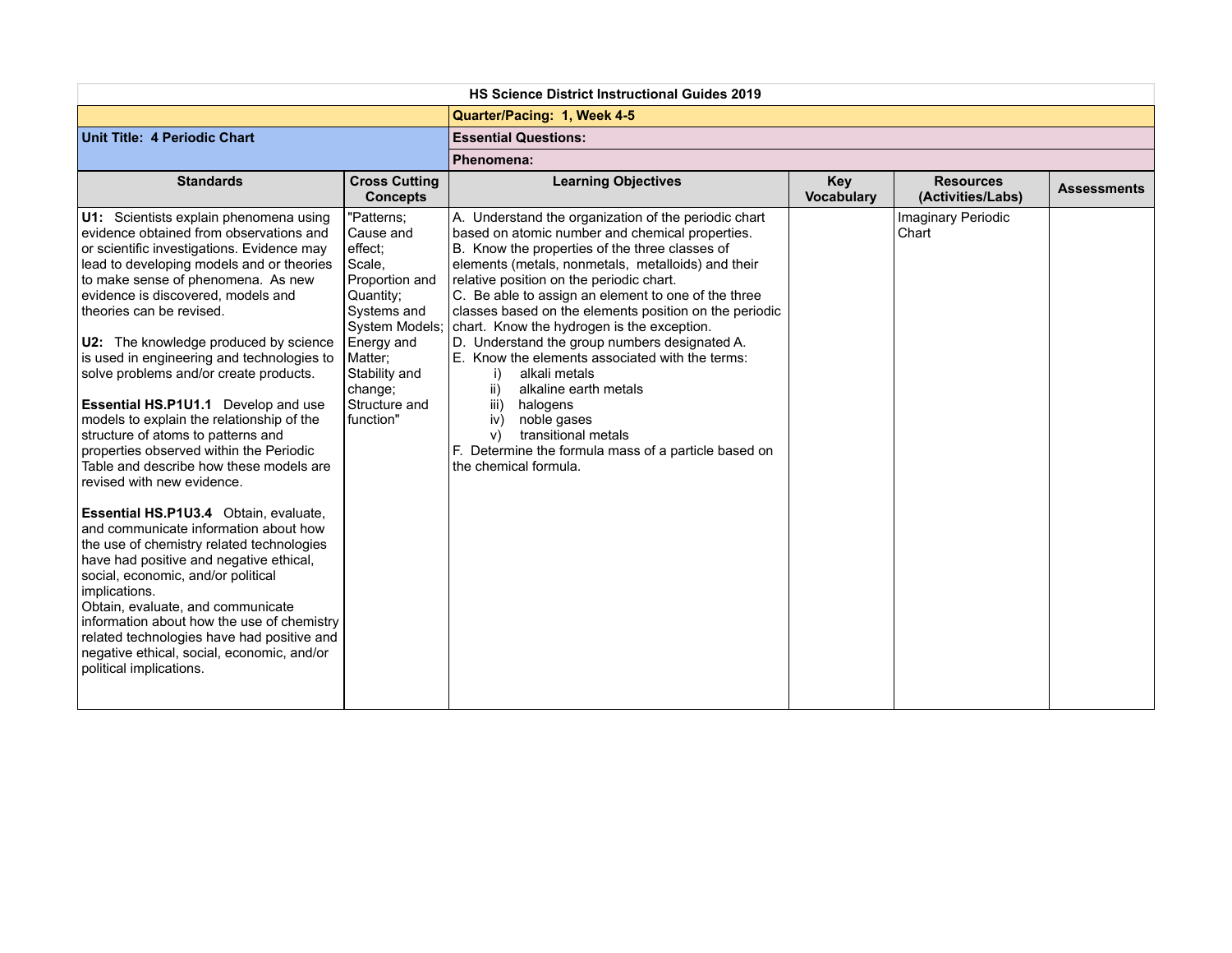| <b>HS Science District Instructional Guides 2019</b>                                                                                                                                                                                                                                                                                                                                                                                                                                                                                                                                                                                                                                                       |                                                                                                                                                                                                 |                                                                                                                                                                                                                                                                                                                                                                                                                                                                                                                                                                                                                                                                                                                   |                                 |                                       |                    |
|------------------------------------------------------------------------------------------------------------------------------------------------------------------------------------------------------------------------------------------------------------------------------------------------------------------------------------------------------------------------------------------------------------------------------------------------------------------------------------------------------------------------------------------------------------------------------------------------------------------------------------------------------------------------------------------------------------|-------------------------------------------------------------------------------------------------------------------------------------------------------------------------------------------------|-------------------------------------------------------------------------------------------------------------------------------------------------------------------------------------------------------------------------------------------------------------------------------------------------------------------------------------------------------------------------------------------------------------------------------------------------------------------------------------------------------------------------------------------------------------------------------------------------------------------------------------------------------------------------------------------------------------------|---------------------------------|---------------------------------------|--------------------|
|                                                                                                                                                                                                                                                                                                                                                                                                                                                                                                                                                                                                                                                                                                            |                                                                                                                                                                                                 | Quarter/Pacing: 1, Week 4-5                                                                                                                                                                                                                                                                                                                                                                                                                                                                                                                                                                                                                                                                                       |                                 |                                       |                    |
| Unit Title: 5 Atomic Structure                                                                                                                                                                                                                                                                                                                                                                                                                                                                                                                                                                                                                                                                             |                                                                                                                                                                                                 | <b>Essential Questions:</b>                                                                                                                                                                                                                                                                                                                                                                                                                                                                                                                                                                                                                                                                                       |                                 |                                       |                    |
|                                                                                                                                                                                                                                                                                                                                                                                                                                                                                                                                                                                                                                                                                                            |                                                                                                                                                                                                 | Phenomena:                                                                                                                                                                                                                                                                                                                                                                                                                                                                                                                                                                                                                                                                                                        |                                 |                                       |                    |
| <b>Standards</b>                                                                                                                                                                                                                                                                                                                                                                                                                                                                                                                                                                                                                                                                                           | <b>Cross Cutting</b><br><b>Concepts</b>                                                                                                                                                         | <b>Learning Objectives</b>                                                                                                                                                                                                                                                                                                                                                                                                                                                                                                                                                                                                                                                                                        | <b>Key</b><br><b>Vocabulary</b> | <b>Resources</b><br>(Activities/Labs) | <b>Assessments</b> |
| U1: Scientists explain phenomena using<br>evidence obtained from observations and<br>or scientific investigations. Evidence may<br>lead to developing models and or theories<br>to make sense of phenomena. As new<br>evidence is discovered, models and<br>theories can be revised.<br>U2: The knowledge produced by science<br>is used in engineering and technologies to<br>solve problems and/or create products.<br>Essential HS.P1U1.1 Develop and use<br>models to explain the relationship of the<br>structure of atoms to patterns and<br>properties observed within the Periodic<br>Table and describe how these models are<br>revised with new evidence.<br>Develop and use<br>Plus HS+C.P1U1.1 | "Patterns;<br>Cause and<br>effect:<br>Scale,<br>Proportion and<br>Quantity;<br>Systems and<br>System Models;<br>Energy and<br>Matter;<br>Stability and<br>change;<br>Structure and<br>function" | A. Identify and describe the characteristics of the<br>three subatomic particles.<br>B. Determine the number of protons and electrons in a<br>particle based on the chemical formula.<br>C. Understand the concept of an isotope and interpret<br>the two forms of isotope notation.<br>D. Determine the number of protons, electrons,<br>neutrons, and mass of a particle based on the chemical<br>formula.<br>E. Understand the concepts underlying the four key<br>historical models of the atom.<br>i) Dalton's<br>ii) Thomson's<br>iii) Rutherford's<br>iv) Bohr's<br>F. Understand the relationship between frequency,<br>wavelength, and energy of light.<br>G. Interpret atomic spectra data of elements. |                                 | Imaginary Periodic<br>Chart           |                    |
| models to demonstrate how changes in the<br>number of subatomic particles (protons,<br>neutrons, electrons) affect the identity,<br>stability, and properties of the element.                                                                                                                                                                                                                                                                                                                                                                                                                                                                                                                              |                                                                                                                                                                                                 |                                                                                                                                                                                                                                                                                                                                                                                                                                                                                                                                                                                                                                                                                                                   |                                 |                                       |                    |
| Plus HS+C.P1U1.2 Obtain, evaluate,<br>and communicate the qualitative evidence<br>supporting claims about how atoms absorb<br>and emit energy in the form of<br>electromagnetic radiation.                                                                                                                                                                                                                                                                                                                                                                                                                                                                                                                 |                                                                                                                                                                                                 |                                                                                                                                                                                                                                                                                                                                                                                                                                                                                                                                                                                                                                                                                                                   |                                 |                                       |                    |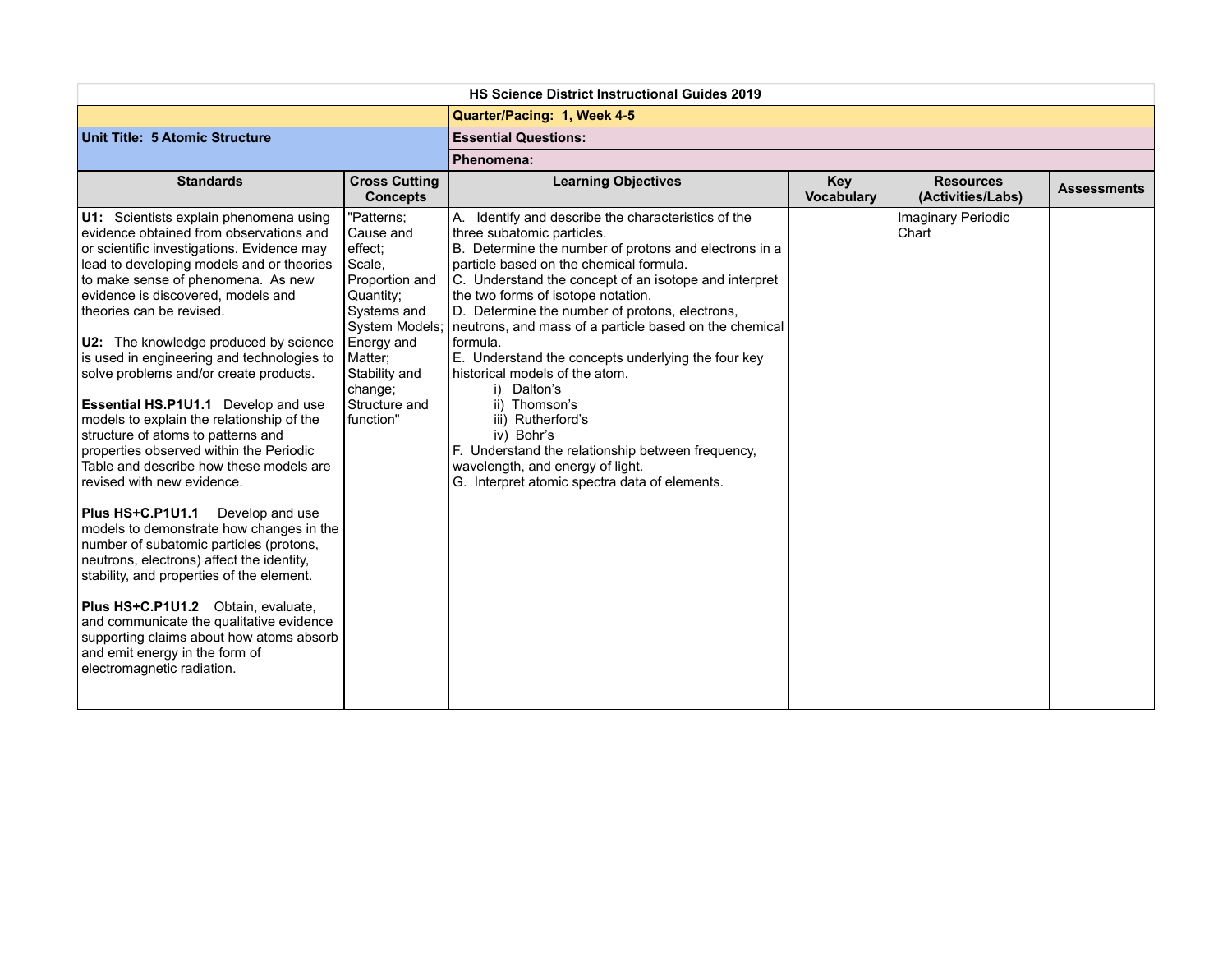| <b>HS Science District Instructional Guides 2019</b>                                                                                                                                                                                                                                                                                                                                                                                                                                                                                                                                                                                                                                                                                                                                                                                                                                                                                                                                                                                                                      |                                                                                                                                                                               |                                                                                                                                                                                                                                                                                                                                                                                                                                                                                                                                                                        |                                 |                                       |                    |  |
|---------------------------------------------------------------------------------------------------------------------------------------------------------------------------------------------------------------------------------------------------------------------------------------------------------------------------------------------------------------------------------------------------------------------------------------------------------------------------------------------------------------------------------------------------------------------------------------------------------------------------------------------------------------------------------------------------------------------------------------------------------------------------------------------------------------------------------------------------------------------------------------------------------------------------------------------------------------------------------------------------------------------------------------------------------------------------|-------------------------------------------------------------------------------------------------------------------------------------------------------------------------------|------------------------------------------------------------------------------------------------------------------------------------------------------------------------------------------------------------------------------------------------------------------------------------------------------------------------------------------------------------------------------------------------------------------------------------------------------------------------------------------------------------------------------------------------------------------------|---------------------------------|---------------------------------------|--------------------|--|
|                                                                                                                                                                                                                                                                                                                                                                                                                                                                                                                                                                                                                                                                                                                                                                                                                                                                                                                                                                                                                                                                           |                                                                                                                                                                               | Quarter/Pacing: 1, Week 4-5                                                                                                                                                                                                                                                                                                                                                                                                                                                                                                                                            |                                 |                                       |                    |  |
| Unit Title: 6 Nuclear Chemistry                                                                                                                                                                                                                                                                                                                                                                                                                                                                                                                                                                                                                                                                                                                                                                                                                                                                                                                                                                                                                                           |                                                                                                                                                                               | <b>Essential Questions:</b>                                                                                                                                                                                                                                                                                                                                                                                                                                                                                                                                            |                                 |                                       |                    |  |
|                                                                                                                                                                                                                                                                                                                                                                                                                                                                                                                                                                                                                                                                                                                                                                                                                                                                                                                                                                                                                                                                           |                                                                                                                                                                               | Phenomena:                                                                                                                                                                                                                                                                                                                                                                                                                                                                                                                                                             |                                 |                                       |                    |  |
| <b>Standards</b>                                                                                                                                                                                                                                                                                                                                                                                                                                                                                                                                                                                                                                                                                                                                                                                                                                                                                                                                                                                                                                                          | <b>Cross Cutting</b><br><b>Concepts</b>                                                                                                                                       | <b>Learning Objectives</b>                                                                                                                                                                                                                                                                                                                                                                                                                                                                                                                                             | <b>Key</b><br><b>Vocabulary</b> | <b>Resources</b><br>(Activities/Labs) | <b>Assessments</b> |  |
| U1: Scientists explain phenomena using<br>evidence obtained from observations and<br>or scientific investigations. Evidence may<br>lead to developing models and or theories<br>to make sense of phenomena. As new<br>evidence is discovered, models and<br>theories can be revised.<br>U2: The knowledge produced by science<br>is used in engineering and technologies to<br>solve problems and/or create products.<br>Essential HS.P1U3.4 Obtain, evaluate,<br>and communicate information about how<br>the use of chemistry related technologies<br>have had positive and negative ethical,<br>social, economic, and/or political<br>implications<br>Plus HS+C.P1U1.1 Develop and use<br>models to demonstrate how changes in the<br>number of subatomic particles (protons,<br>neutrons, electrons) affect the identity,<br>stability, and properties of the element.<br>Plus HS+C.P1U3.8 Engage in argument<br>from evidence regarding the ethical, social,<br>economic, and/or political benefits and<br>liabilities of fission, fusion, and radioactive<br>decay. | "Patterns;<br>Cause and<br>effect;<br>Scale,<br>Proportion and<br>Quantity:<br>Systems and<br>Energy and<br>Matter;<br>Stability and<br>change;<br>Structure and<br>function" | A. Understand factors affecting the stability of the<br>nucleus.<br>B. Know the three types of radioactivity and the<br>associated nuclear changes:<br>i) Alpha<br>ii) Beta<br>iii) Gamma<br>System Models; C. Be able to write nuclear reactions for alpha and<br>beta radiation.<br>D. Understand the biological effects of radiation.<br>E. Understand the concept and requirements for<br>nuclear fission.<br>F. Be able to write nuclear reactions for nuclear<br>fission.<br>G. Understand the problems associated with power<br>generated from nuclear fission. |                                 |                                       |                    |  |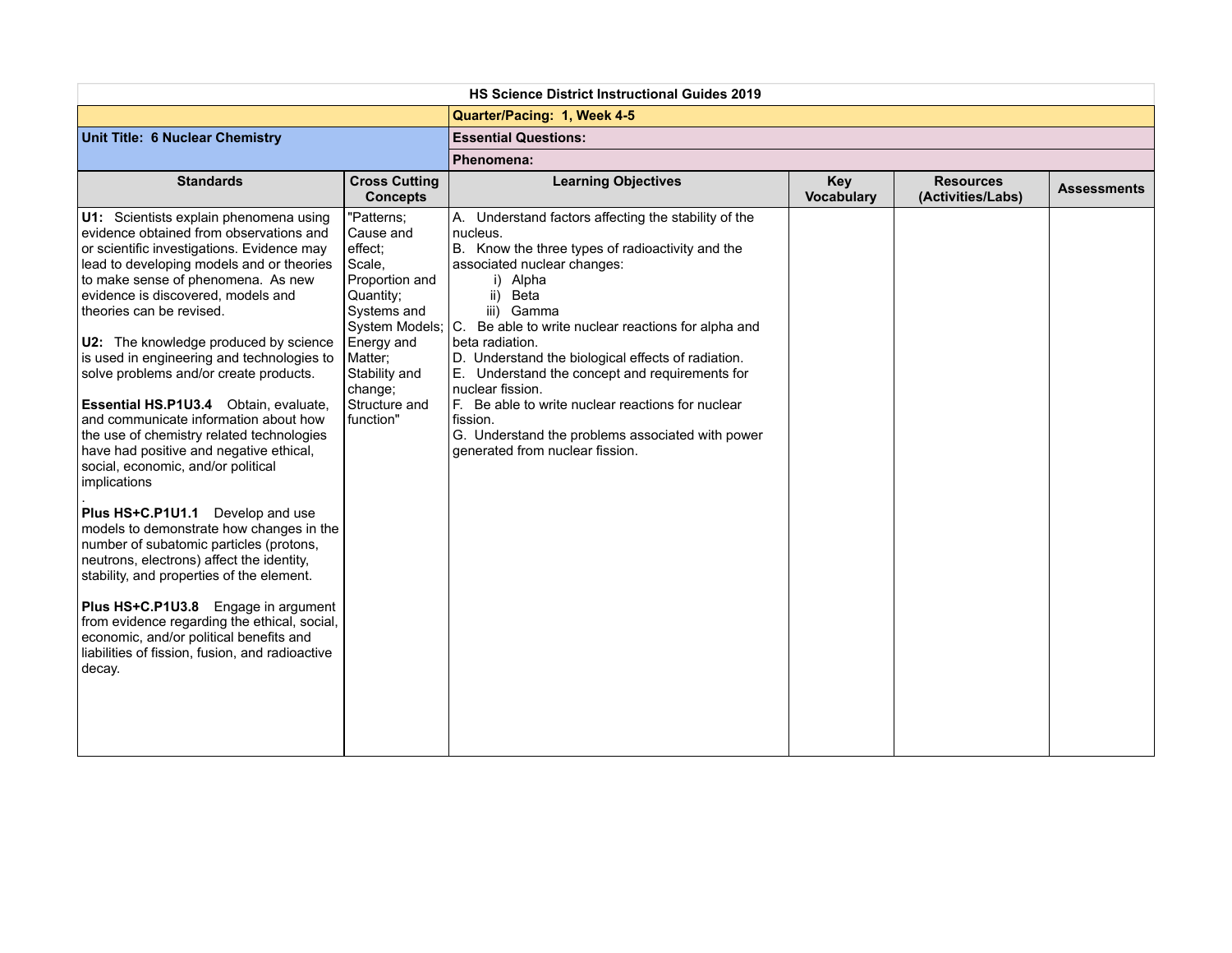| <b>HS Science District Instructional Guides 2019</b>                                                                                                                                                                                                                                                                                                                                                                                                                                                                                                                                                                                                                                                                                                                                                                                                                                                                                                                                                                                                                                     |                                                                                                                                                                                                 |                                                                                                                                                                                                                                                                                                                                                                                                                                                                                                                                                                                                                                                                                                                                                                                                                                                                                                                                                                                                                                                                                                                                                                              |                                 |                                       |                    |  |  |
|------------------------------------------------------------------------------------------------------------------------------------------------------------------------------------------------------------------------------------------------------------------------------------------------------------------------------------------------------------------------------------------------------------------------------------------------------------------------------------------------------------------------------------------------------------------------------------------------------------------------------------------------------------------------------------------------------------------------------------------------------------------------------------------------------------------------------------------------------------------------------------------------------------------------------------------------------------------------------------------------------------------------------------------------------------------------------------------|-------------------------------------------------------------------------------------------------------------------------------------------------------------------------------------------------|------------------------------------------------------------------------------------------------------------------------------------------------------------------------------------------------------------------------------------------------------------------------------------------------------------------------------------------------------------------------------------------------------------------------------------------------------------------------------------------------------------------------------------------------------------------------------------------------------------------------------------------------------------------------------------------------------------------------------------------------------------------------------------------------------------------------------------------------------------------------------------------------------------------------------------------------------------------------------------------------------------------------------------------------------------------------------------------------------------------------------------------------------------------------------|---------------------------------|---------------------------------------|--------------------|--|--|
|                                                                                                                                                                                                                                                                                                                                                                                                                                                                                                                                                                                                                                                                                                                                                                                                                                                                                                                                                                                                                                                                                          |                                                                                                                                                                                                 | Quarter/Pacing: 1, Week 4-5                                                                                                                                                                                                                                                                                                                                                                                                                                                                                                                                                                                                                                                                                                                                                                                                                                                                                                                                                                                                                                                                                                                                                  |                                 |                                       |                    |  |  |
| Unit Title: 7 Electron Arrangment and the Quantum                                                                                                                                                                                                                                                                                                                                                                                                                                                                                                                                                                                                                                                                                                                                                                                                                                                                                                                                                                                                                                        |                                                                                                                                                                                                 | <b>Essential Questions:</b>                                                                                                                                                                                                                                                                                                                                                                                                                                                                                                                                                                                                                                                                                                                                                                                                                                                                                                                                                                                                                                                                                                                                                  |                                 |                                       |                    |  |  |
| Model                                                                                                                                                                                                                                                                                                                                                                                                                                                                                                                                                                                                                                                                                                                                                                                                                                                                                                                                                                                                                                                                                    |                                                                                                                                                                                                 | Phenomena:                                                                                                                                                                                                                                                                                                                                                                                                                                                                                                                                                                                                                                                                                                                                                                                                                                                                                                                                                                                                                                                                                                                                                                   |                                 |                                       |                    |  |  |
| <b>Standards</b>                                                                                                                                                                                                                                                                                                                                                                                                                                                                                                                                                                                                                                                                                                                                                                                                                                                                                                                                                                                                                                                                         | <b>Cross Cutting</b><br><b>Concepts</b>                                                                                                                                                         | <b>Learning Objectives</b>                                                                                                                                                                                                                                                                                                                                                                                                                                                                                                                                                                                                                                                                                                                                                                                                                                                                                                                                                                                                                                                                                                                                                   | <b>Key</b><br><b>Vocabulary</b> | <b>Resources</b><br>(Activities/Labs) | <b>Assessments</b> |  |  |
| U1: Scientists explain phenomena using<br>evidence obtained from observations and<br>or scientific investigations. Evidence may<br>lead to developing models and or theories<br>to make sense of phenomena. As new<br>evidence is discovered, models and<br>theories can be revised.<br>U2: The knowledge produced by science<br>is used in engineering and technologies to<br>solve problems and/or create products.<br>Essential HS.P1U1.1 Develop and use<br>models to explain the relationship of the<br>structure of atoms to patterns and<br>properties observed within the Periodic<br>Table and describe how these models are<br>revised with new evidence.<br>Plus HS+C.P1U1.1<br>Develop and use<br>models to demonstrate how changes in the<br>number of subatomic particles (protons,<br>neutrons, electrons) affect the identity,<br>stability, and properties of the element.<br>Plus HS+C.P1U1.2 Obtain, evaluate, and<br>communicate the qualitative evidence<br>supporting claims about how atoms absorb<br>and emit energy in the form of<br>electromagnetic radiation | "Patterns:<br>Cause and<br>effect;<br>Scale.<br>Proportion and<br>Quantity;<br>Systems and<br>System Models;<br>Energy and<br>Matter;<br>Stability and<br>change;<br>Structure and<br>function" | A. Understand the underlying concept of the quantum<br>model - electrons as waves<br>and not localized particles.<br>B. Understand the concept of an orbital as defined by<br>the quantum model.<br>C. Understand the four variables that define the<br>movement of electrons around an<br>atom.<br>i)<br>energy level<br>ii) orbital shape<br>iii) orientation<br>iv) spin<br>D. Understand the three principles that govern the<br>arrangement of electrons in an atom.<br>i) Aufbau Principle<br>ii) Pauli Principle<br>iii) Hund's Rule<br>E. Diagram the electron arrangement of an atom or ion<br>containing up to a 38 electrons with an electron<br>configuration diagram. Exceptions to the general<br>Aufbau series are excluded.<br>F. Describe the movement of a single electron in an<br>electron configuration diagram based on the four<br>variables of the quantum model.<br>G. Be able to relate the electron arrangement of atoms<br>predicted by the quantum model to the periodic chart.<br>H. Be able to write the complete electron notation or<br>the Noble gas notation for an atom or ion. Exceptions<br>to the general Aufbau series are excluded. |                                 |                                       |                    |  |  |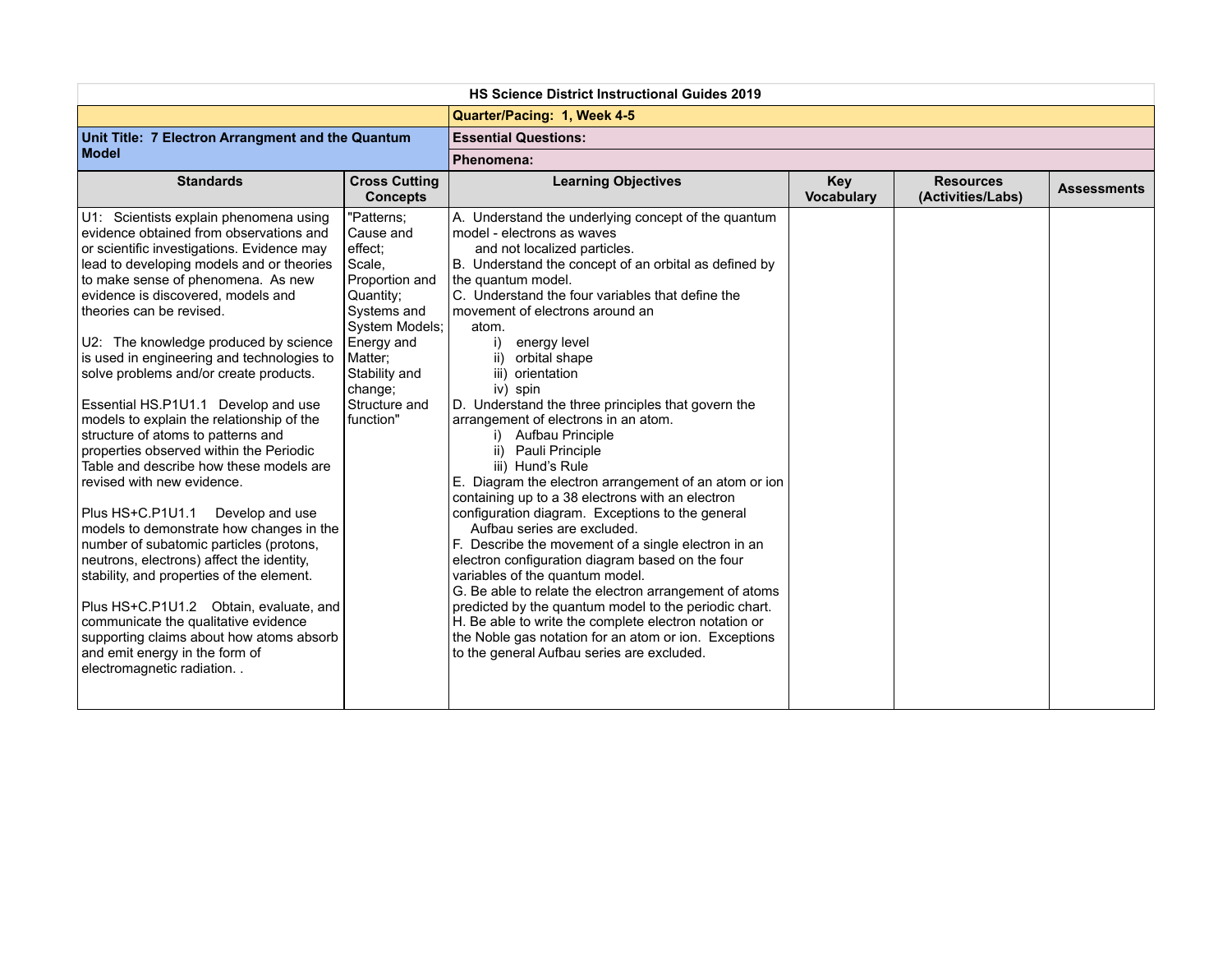| <b>HS Science District Instructional Guides 2019</b>                                                                                                                                                                                                                                                                                                                                                                                                                                                                                                                                                                                                                                                                                                                                                                                                                                                                                                                                                                                                                                     |                                                                                                                                                                                                 |                                                                                                                                                                                                                                                                                                                                                                                                                          |                                 |                                       |                    |
|------------------------------------------------------------------------------------------------------------------------------------------------------------------------------------------------------------------------------------------------------------------------------------------------------------------------------------------------------------------------------------------------------------------------------------------------------------------------------------------------------------------------------------------------------------------------------------------------------------------------------------------------------------------------------------------------------------------------------------------------------------------------------------------------------------------------------------------------------------------------------------------------------------------------------------------------------------------------------------------------------------------------------------------------------------------------------------------|-------------------------------------------------------------------------------------------------------------------------------------------------------------------------------------------------|--------------------------------------------------------------------------------------------------------------------------------------------------------------------------------------------------------------------------------------------------------------------------------------------------------------------------------------------------------------------------------------------------------------------------|---------------------------------|---------------------------------------|--------------------|
|                                                                                                                                                                                                                                                                                                                                                                                                                                                                                                                                                                                                                                                                                                                                                                                                                                                                                                                                                                                                                                                                                          |                                                                                                                                                                                                 | Quarter/Pacing: 1, Week 4-5                                                                                                                                                                                                                                                                                                                                                                                              |                                 |                                       |                    |
| Unit Title: 8 Periodic Properties                                                                                                                                                                                                                                                                                                                                                                                                                                                                                                                                                                                                                                                                                                                                                                                                                                                                                                                                                                                                                                                        |                                                                                                                                                                                                 | <b>Essential Questions:</b>                                                                                                                                                                                                                                                                                                                                                                                              |                                 |                                       |                    |
|                                                                                                                                                                                                                                                                                                                                                                                                                                                                                                                                                                                                                                                                                                                                                                                                                                                                                                                                                                                                                                                                                          |                                                                                                                                                                                                 | Phenomena:                                                                                                                                                                                                                                                                                                                                                                                                               |                                 |                                       |                    |
| <b>Standards</b>                                                                                                                                                                                                                                                                                                                                                                                                                                                                                                                                                                                                                                                                                                                                                                                                                                                                                                                                                                                                                                                                         | <b>Cross Cutting</b><br><b>Concepts</b>                                                                                                                                                         | <b>Learning Objectives</b>                                                                                                                                                                                                                                                                                                                                                                                               | <b>Key</b><br><b>Vocabulary</b> | <b>Resources</b><br>(Activities/Labs) | <b>Assessments</b> |
| U1: Scientists explain phenomena using<br>evidence obtained from observations and<br>or scientific investigations. Evidence may<br>lead to developing models and or theories<br>to make sense of phenomena. As new<br>evidence is discovered, models and<br>theories can be revised.<br>U2: The knowledge produced by science<br>is used in engineering and technologies to<br>solve problems and/or create products.<br>Essential HS.P1U1.1 Develop and use<br>models to explain the relationship of the<br>structure of atoms to patterns and<br>properties observed within the Periodic<br>Table and describe how these models are<br>revised with new evidence.<br>Plus HS+C.P1U1.1<br>Develop and use<br>models to demonstrate how changes in the<br>number of subatomic particles (protons,<br>neutrons, electrons) affect the identity,<br>stability, and properties of the element.<br>Plus HS+C.P1U1.2 Obtain, evaluate, and<br>communicate the qualitative evidence<br>supporting claims about how atoms absorb<br>and emit energy in the form of<br>electromagnetic radiation | "Patterns;<br>Cause and<br>effect:<br>Scale,<br>Proportion and<br>Quantity;<br>Systems and<br>System Models;<br>Energy and<br>Matter;<br>Stability and<br>change;<br>Structure and<br>function" | A. Understand the concept of electronegativity (EN).<br>B. Know the elements with the highest and lowest EN<br>values, and be able to predict relative EN values based<br>on an element's position on the periodic chart.<br>C. Define the concept of atomic radius, and know its<br>relationship to EN.<br>D. Be able to predict relative atomic radius values<br>based on an element's position on the periodic chart. |                                 |                                       |                    |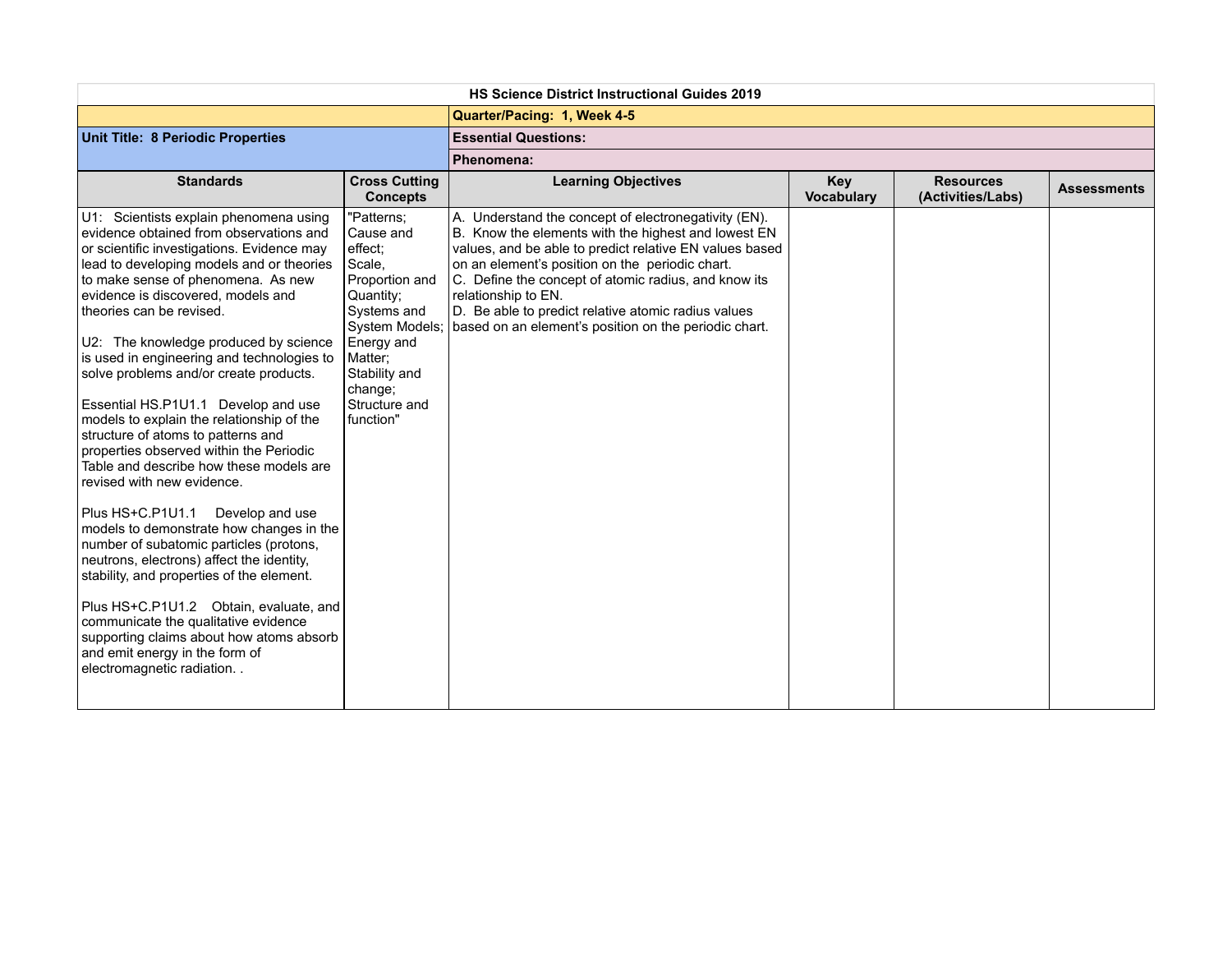| <b>HS Science District Instructional Guides 2019</b>                                                                                                                                                                                                                                                                                                                                                                                                                                                                                                                                                                                                                                                                                                                                                                                                                                                                                                                                                                                                                                                                                                                                                                                                                                          |                                                                                                                                                                               |                                                                                                                                                                                                                                                                                                                                                                                                                                                                                                                                                                                                                                                                                                                                                                                                                                                                                                                                                                                                                                                                                                                      |                                 |                                       |                    |
|-----------------------------------------------------------------------------------------------------------------------------------------------------------------------------------------------------------------------------------------------------------------------------------------------------------------------------------------------------------------------------------------------------------------------------------------------------------------------------------------------------------------------------------------------------------------------------------------------------------------------------------------------------------------------------------------------------------------------------------------------------------------------------------------------------------------------------------------------------------------------------------------------------------------------------------------------------------------------------------------------------------------------------------------------------------------------------------------------------------------------------------------------------------------------------------------------------------------------------------------------------------------------------------------------|-------------------------------------------------------------------------------------------------------------------------------------------------------------------------------|----------------------------------------------------------------------------------------------------------------------------------------------------------------------------------------------------------------------------------------------------------------------------------------------------------------------------------------------------------------------------------------------------------------------------------------------------------------------------------------------------------------------------------------------------------------------------------------------------------------------------------------------------------------------------------------------------------------------------------------------------------------------------------------------------------------------------------------------------------------------------------------------------------------------------------------------------------------------------------------------------------------------------------------------------------------------------------------------------------------------|---------------------------------|---------------------------------------|--------------------|
|                                                                                                                                                                                                                                                                                                                                                                                                                                                                                                                                                                                                                                                                                                                                                                                                                                                                                                                                                                                                                                                                                                                                                                                                                                                                                               |                                                                                                                                                                               | Quarter/Pacing: 1, Week 4-5                                                                                                                                                                                                                                                                                                                                                                                                                                                                                                                                                                                                                                                                                                                                                                                                                                                                                                                                                                                                                                                                                          |                                 |                                       |                    |
| Unit Title: 9 Ionic Compounds                                                                                                                                                                                                                                                                                                                                                                                                                                                                                                                                                                                                                                                                                                                                                                                                                                                                                                                                                                                                                                                                                                                                                                                                                                                                 |                                                                                                                                                                               | <b>Essential Questions:</b>                                                                                                                                                                                                                                                                                                                                                                                                                                                                                                                                                                                                                                                                                                                                                                                                                                                                                                                                                                                                                                                                                          |                                 |                                       |                    |
|                                                                                                                                                                                                                                                                                                                                                                                                                                                                                                                                                                                                                                                                                                                                                                                                                                                                                                                                                                                                                                                                                                                                                                                                                                                                                               |                                                                                                                                                                               | Phenomena:                                                                                                                                                                                                                                                                                                                                                                                                                                                                                                                                                                                                                                                                                                                                                                                                                                                                                                                                                                                                                                                                                                           |                                 |                                       |                    |
| <b>Standards</b>                                                                                                                                                                                                                                                                                                                                                                                                                                                                                                                                                                                                                                                                                                                                                                                                                                                                                                                                                                                                                                                                                                                                                                                                                                                                              | <b>Cross Cutting</b><br><b>Concepts</b>                                                                                                                                       | <b>Learning Objectives</b>                                                                                                                                                                                                                                                                                                                                                                                                                                                                                                                                                                                                                                                                                                                                                                                                                                                                                                                                                                                                                                                                                           | <b>Key</b><br><b>Vocabulary</b> | <b>Resources</b><br>(Activities/Labs) | <b>Assessments</b> |
| U1: Scientists explain phenomena using<br>evidence obtained from observations and<br>or scientific investigations. Evidence may<br>lead to developing models and or theories<br>to make sense of phenomena. As new<br>evidence is discovered, models and<br>theories can be revised.<br>U2: The knowledge produced by science<br>is used in engineering and technologies to<br>solve problems and/or create products.<br>Essential HS.P1U1.1 Develop and use<br>models to explain the relationship of the<br>structure of atoms to patterns and<br>properties observed within the Periodic<br>Table and describe how these models are<br>revised with new evidence.<br>Essential HS.P1U1.2 Develop and use<br>models for the transfer or sharing of<br>electrons to predict the formation of ions,<br>molecules, and compounds in both natural<br>and synthetic processes.<br>Plus HS+C.P1U1.1 Develop and use<br>models to demonstrate how changes in the<br>number of subatomic particles (protons,<br>neutrons, electrons) affect the identity,<br>stability, and properties of the element.<br>Plus HS+C.P1U1.2 Obtain, evaluate,<br>and communicate the qualitative evidence<br>supporting claims about how atoms absorb<br>and emit energy in the form of<br>electromagnetic radiation. | "Patterns;<br>Cause and<br>effect:<br>Scale,<br>Proportion and<br>Quantity;<br>Systems and<br>Energy and<br>Matter;<br>Stability and<br>change;<br>Structure and<br>function" | A. Understand the "Octet Rule".<br>B. Predict the composition and chemical symbol for<br>the stable ions of group 1a-7a elements.<br>C. Understand the naming system for ions and be able<br>to name ions based on their chemical symbol.<br>D. Know the special naming system for ions of<br>multivalent elements.<br>System Models; E. Understand the concepts of ionic compound and<br>ionic bonds.<br>F. Be able to determine if a compound is ionic or not<br>based on the chemical formula.<br>G. Be able to predict the chemical formula for an ionic<br>compound based on its chemical name.<br>H. Be able to determine the chemical name of an ionic<br>compound based on its chemical formula.<br>I. Understand the concept of polyatomic ions, and be<br>able to predict chemical formulas or chemical names of<br>ionic compounds containing polyatomic ions.<br>J. Understand the general crystal structure of ionic<br>compounds.<br>K. Understand the concept of a hydrated ionic<br>compound or hydrate, and be able to determine the<br>formula mass of a hydrate based on the chemical<br>formula. |                                 |                                       |                    |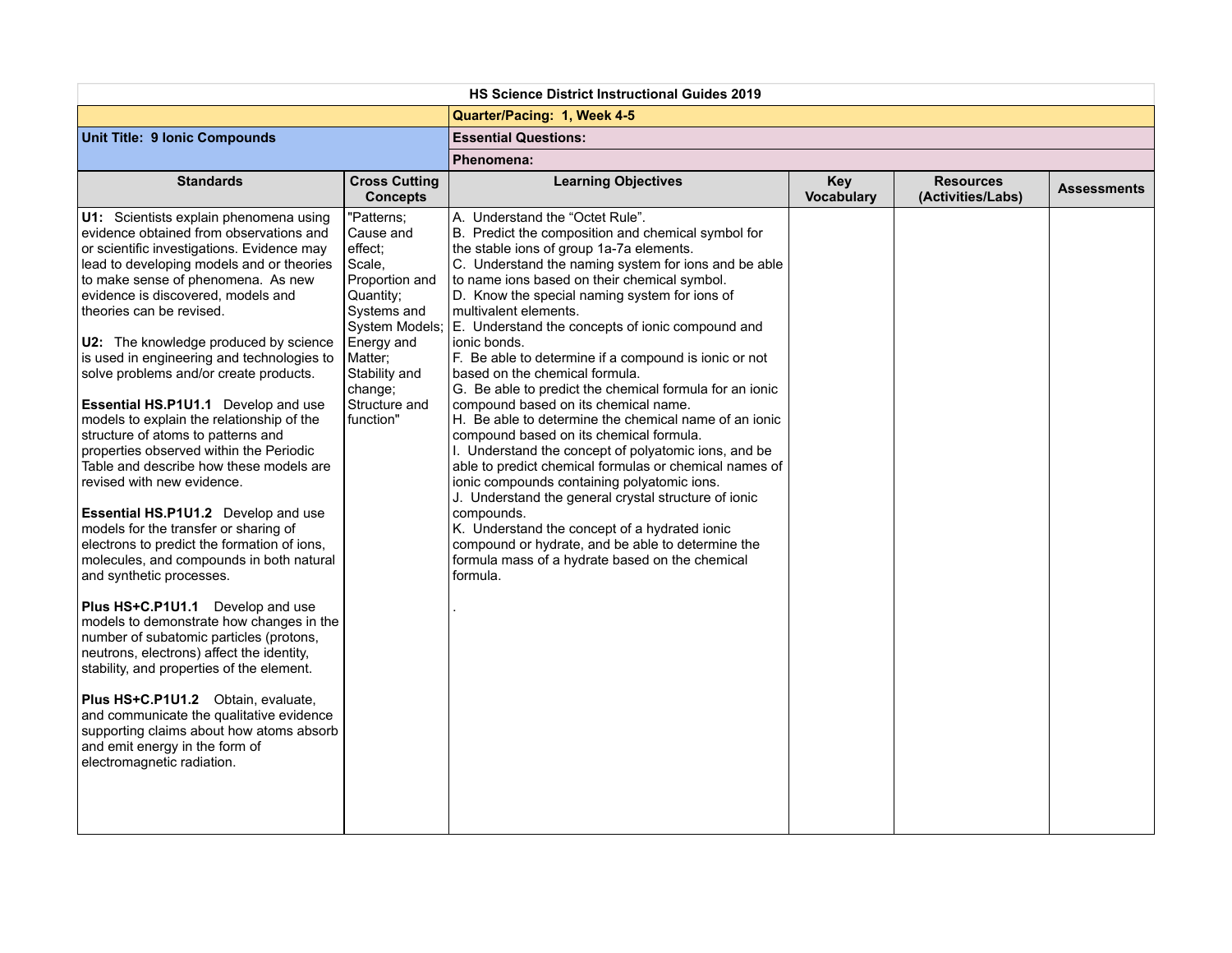| <b>HS Science District Instructional Guides 2019</b>                                                                                                                                                                                                                                                                                                                                                                                                                                                                                                                                                                                                                                                                                             |                                                                                                                                                                               |                                                                                                                                                                                                                                                                                                                                                                                                                                                                                                                                                                                                                                                                                                                                                                                                                                                                                                                                                                                                |                                 |                                       |                    |
|--------------------------------------------------------------------------------------------------------------------------------------------------------------------------------------------------------------------------------------------------------------------------------------------------------------------------------------------------------------------------------------------------------------------------------------------------------------------------------------------------------------------------------------------------------------------------------------------------------------------------------------------------------------------------------------------------------------------------------------------------|-------------------------------------------------------------------------------------------------------------------------------------------------------------------------------|------------------------------------------------------------------------------------------------------------------------------------------------------------------------------------------------------------------------------------------------------------------------------------------------------------------------------------------------------------------------------------------------------------------------------------------------------------------------------------------------------------------------------------------------------------------------------------------------------------------------------------------------------------------------------------------------------------------------------------------------------------------------------------------------------------------------------------------------------------------------------------------------------------------------------------------------------------------------------------------------|---------------------------------|---------------------------------------|--------------------|
|                                                                                                                                                                                                                                                                                                                                                                                                                                                                                                                                                                                                                                                                                                                                                  |                                                                                                                                                                               | Quarter/Pacing: 1, Week 4-5                                                                                                                                                                                                                                                                                                                                                                                                                                                                                                                                                                                                                                                                                                                                                                                                                                                                                                                                                                    |                                 |                                       |                    |
| Unit Title: 10 Molecular Compounds                                                                                                                                                                                                                                                                                                                                                                                                                                                                                                                                                                                                                                                                                                               |                                                                                                                                                                               | <b>Essential Questions:</b>                                                                                                                                                                                                                                                                                                                                                                                                                                                                                                                                                                                                                                                                                                                                                                                                                                                                                                                                                                    |                                 |                                       |                    |
|                                                                                                                                                                                                                                                                                                                                                                                                                                                                                                                                                                                                                                                                                                                                                  |                                                                                                                                                                               | Phenomena:                                                                                                                                                                                                                                                                                                                                                                                                                                                                                                                                                                                                                                                                                                                                                                                                                                                                                                                                                                                     |                                 |                                       |                    |
| <b>Standards</b>                                                                                                                                                                                                                                                                                                                                                                                                                                                                                                                                                                                                                                                                                                                                 | <b>Cross Cutting</b><br><b>Concepts</b>                                                                                                                                       | <b>Leaning Objectives</b>                                                                                                                                                                                                                                                                                                                                                                                                                                                                                                                                                                                                                                                                                                                                                                                                                                                                                                                                                                      | <b>Key</b><br><b>Vocabulary</b> | <b>Resources</b><br>(Activities/Labs) | <b>Assessments</b> |
| U1: Scientists explain phenomena using<br>evidence obtained from observations and<br>or scientific investigations. Evidence may<br>lead to developing models and or theories<br>to make sense of phenomena. As new<br>evidence is discovered, models and<br>theories can be revised.<br>U2: The knowledge produced by science<br>is used in engineering and technologies to<br>solve problems and/or create products.<br>Essential HS.P1U1.2 Develop and use<br>models for the transfer or sharing of<br>electrons to predict the formation of ions,<br>molecules, and compounds in both natural<br>and synthetic processes.<br><b>Plus HS+C.P1U1.4</b> Develop and use<br>models to predict and explain forces within<br>and between molecules. | "Patterns;<br>Cause and<br>effect:<br>Scale,<br>Proportion and<br>Quantity:<br>Systems and<br>Energy and<br>Matter:<br>Stability and<br>change:<br>Structure and<br>function" | A. Understand the concept of a covalent bond, and be<br>able to compare/contrast covalent and ionic bonds.<br>B. Be able to predict the relative polarity of a covalent<br>bond based on EN values of the relevant elements.<br>and the direction of the electron vector for the bond.<br>C. Know the rules for naming simple molecular<br>structures.<br>System Models; D. Be able to convert between the name of a molecule<br>and its chemical formula.<br>E. Know the sequential steps for drawing a Lewis<br>structure for a molecule.<br>F. Understand the principles of VSEPR theory, and the<br>concept of electron domains in a molecule.<br>G. Classify a simple molecule in terms of its geometry:<br>linear<br>i)<br>bent<br>ii)<br>iii) trigonal planar<br>iv) trigonal pyramidal<br>v) tetrahedral<br>H. Understand the concept of symmetry in a simple<br>molecule.<br>Determine the net electron vector for a simple<br>molecule and whether the molecule is polar or nonpolar |                                 |                                       |                    |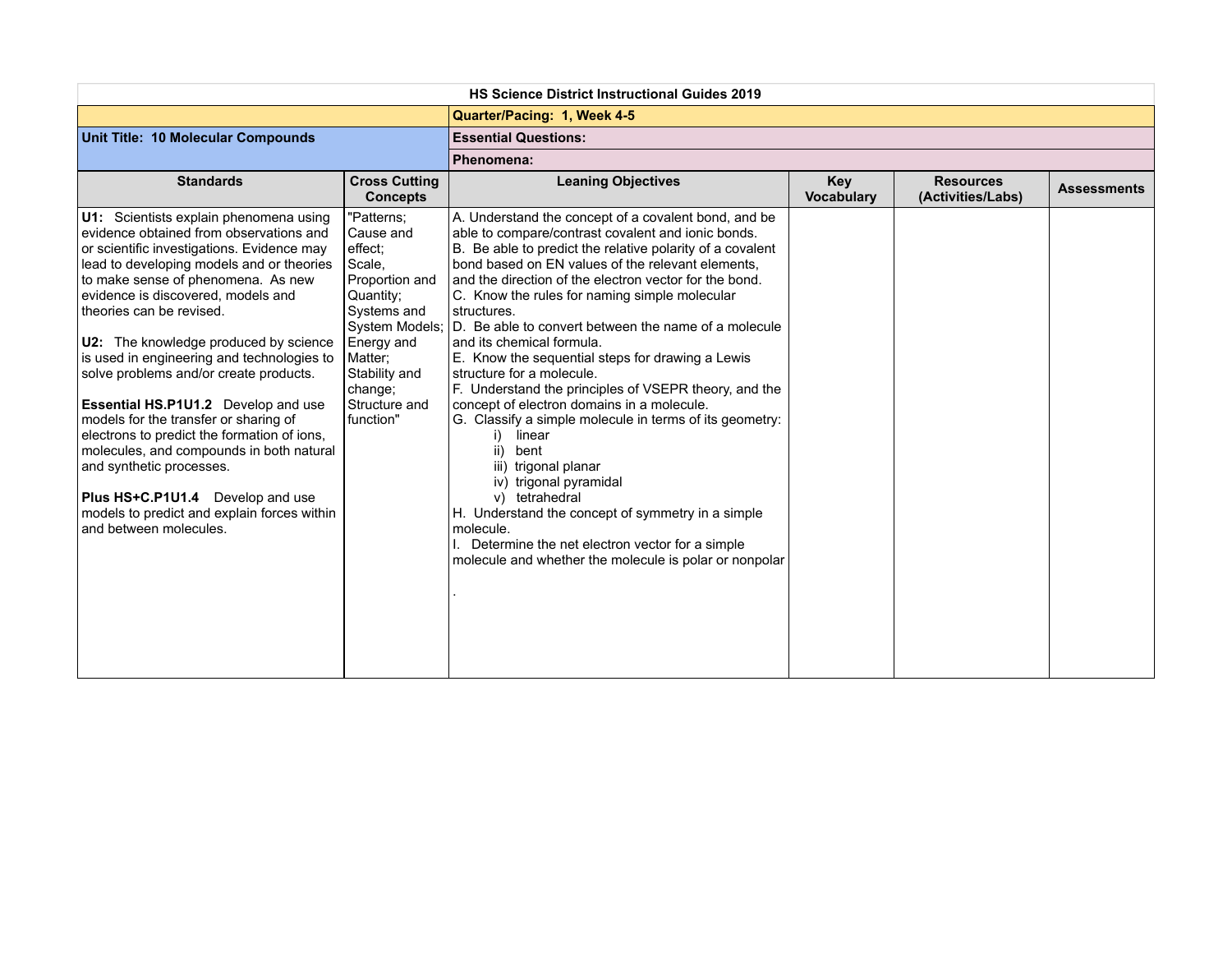| <b>HS Science District Instructional Guides 2019</b>                                                                                                                                                                                                                                                                                                                                                                                                                                                                                                                                                     |                                                                                                                                                                                                   |                                                                                                                                                                                                                                                                                                                                                                                                                                                                                                                       |                                 |                                       |                    |
|----------------------------------------------------------------------------------------------------------------------------------------------------------------------------------------------------------------------------------------------------------------------------------------------------------------------------------------------------------------------------------------------------------------------------------------------------------------------------------------------------------------------------------------------------------------------------------------------------------|---------------------------------------------------------------------------------------------------------------------------------------------------------------------------------------------------|-----------------------------------------------------------------------------------------------------------------------------------------------------------------------------------------------------------------------------------------------------------------------------------------------------------------------------------------------------------------------------------------------------------------------------------------------------------------------------------------------------------------------|---------------------------------|---------------------------------------|--------------------|
|                                                                                                                                                                                                                                                                                                                                                                                                                                                                                                                                                                                                          |                                                                                                                                                                                                   | Quarter/Pacing: 1, Week 4-5                                                                                                                                                                                                                                                                                                                                                                                                                                                                                           |                                 |                                       |                    |
| Unit Title: 11 Moles                                                                                                                                                                                                                                                                                                                                                                                                                                                                                                                                                                                     |                                                                                                                                                                                                   | <b>Essential Questions:</b>                                                                                                                                                                                                                                                                                                                                                                                                                                                                                           |                                 |                                       |                    |
|                                                                                                                                                                                                                                                                                                                                                                                                                                                                                                                                                                                                          |                                                                                                                                                                                                   | Phenomena:                                                                                                                                                                                                                                                                                                                                                                                                                                                                                                            |                                 |                                       |                    |
| <b>Standards</b>                                                                                                                                                                                                                                                                                                                                                                                                                                                                                                                                                                                         | <b>Cross Cutting</b><br><b>Concepts</b>                                                                                                                                                           | <b>Learning Objectives</b>                                                                                                                                                                                                                                                                                                                                                                                                                                                                                            | <b>Key</b><br><b>Vocabulary</b> | <b>Resources</b><br>(Activities/Labs) | <b>Assessments</b> |
| U1: Scientists explain phenomena using<br>evidence obtained from observations and<br>or scientific investigations. Evidence may<br>lead to developing models and or theories<br>to make sense of phenomena. As new<br>evidence is discovered, models and<br>theories can be revised.<br>U2: The knowledge produced by science<br>is used in engineering and technologies to<br>solve problems and/or create products.<br><b>Plus HS+C.P1U1.7</b> Use mathematics<br>and computational thinking to determine<br>stoichiometric relationship s between<br>reactants and products in chemical<br>reactions. | "Patterns;<br>Cause and<br>effect:<br>Scale,<br>Proportion and<br>Quantity;<br>Systems and<br>System Models;<br>Energy and<br>Matter:<br>Stability and<br>change;<br>Structure and<br>l function" | A. Understand the concept of a mole as a counting<br>unit.<br>B. Understand the relationship between formula mass<br>and molar mass.<br>C. Know the two key equivalencies (or conversion<br>factors) for a mole of any substance:<br>i) One mole = $6.02 \times 1023$ particles<br>ii) One mole = formula mass in grams of the<br>relevant particle<br>D. Be able to convert among particle number, grams,<br>and moles for any particle.<br>E. Be able to extend the above calculations to parts of<br>any particle. |                                 |                                       |                    |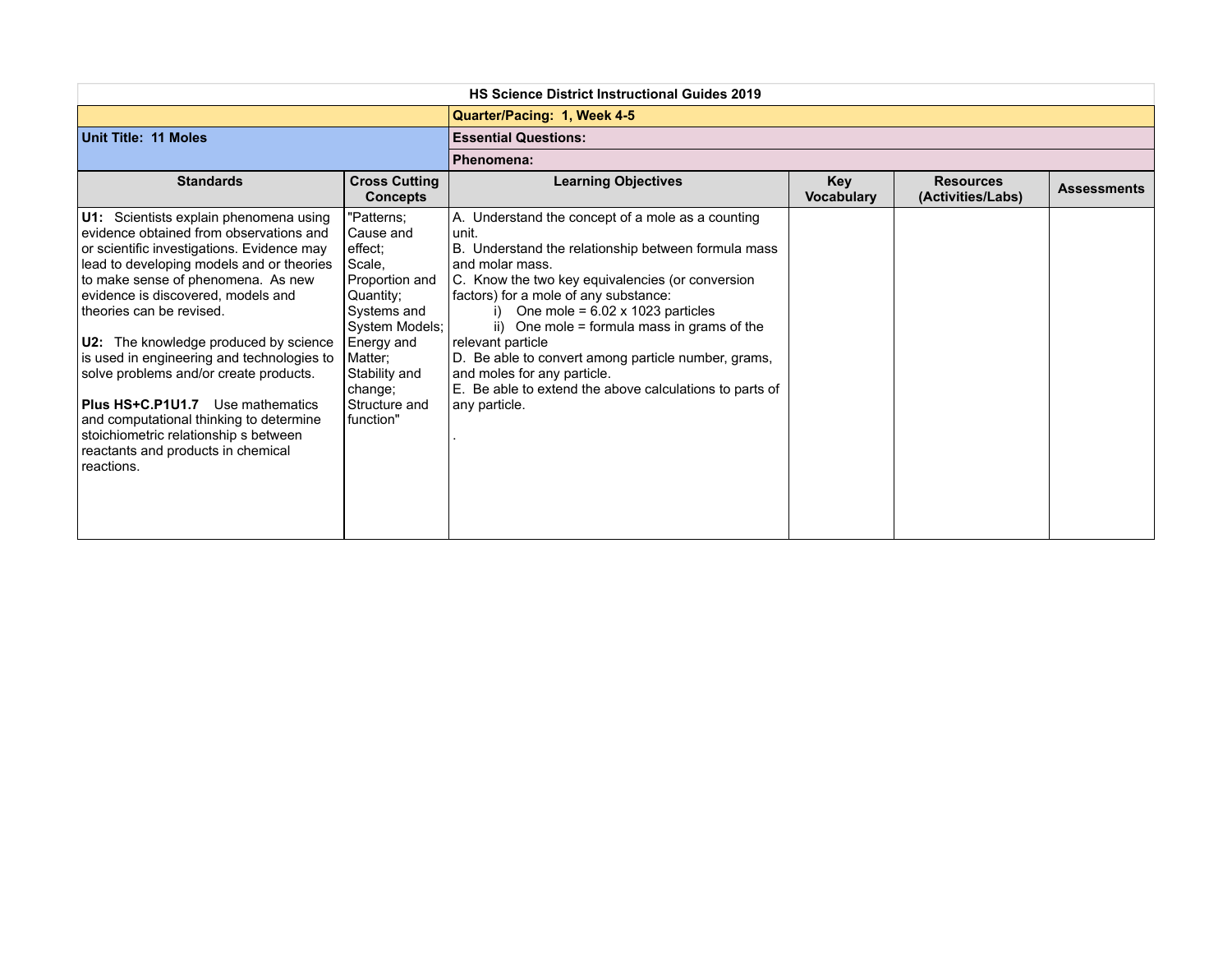| Quarter/Pacing: 1, Week 4-5<br><b>Essential Questions:</b><br>Phenomena:<br><b>Standards</b><br><b>Cross Cutting</b><br><b>Learning Objectives</b><br><b>Key</b><br><b>Resources</b><br><b>Assessments</b><br><b>Vocabulary</b><br>(Activities/Labs)<br><b>Concepts</b><br>U1: Scientists explain phenomena using<br>Patterns;<br>A. Identify the different types of reactions based on the<br>evidence obtained from observations and<br>Cause and<br>rearrangement of reactants and products:<br>or scientific investigations. Evidence may<br>i) synthesis<br>effect:<br>lead to developing models and or theories<br>Scale,<br>ii) decomposition<br>to make sense of phenomena. As new<br>Proportion and<br>iii) single replacement<br>evidence is discovered, models and<br>Quantity;<br>iv) double replacement<br>v) combustion<br>theories can be revised.<br>Systems and<br>System Models; B. Understand the concept of precipitation.<br>C. Balanced chemical equations.<br>U2: The knowledge produced by science<br>Energy and<br>is used in engineering and technologies to<br>Matter;<br>solve problems and/or create products.<br>Stability and<br>change;<br>Essential HS.P1U1.2 Develop and use<br>Structure and<br>models for the transfer or sharing of<br>function<br>electrons to predict the formation of ions,<br>molecules, and compounds in both natural<br>and synthetic processes.<br>Essential HS.P1U3.4 Obtain, evaluate,<br>and communicate information about how<br>the use of chemistry related technologies<br>have had positive and negative ethical,<br>social, economic, and/or political<br>implications.<br>Plus HS+C.P1U1.5 Plan and carry out<br>investigations to test predictions of the<br>outcomes of various reactions, based on<br>patterns of physical and chemical<br>properties.<br><b>Plus HS+C.P1U1.7</b> Use mathematics<br>and computational thinking to determine<br>stoichiometric relationships between<br>reactants and products in chemical<br>reactions. | <b>HS Science District Instructional Guides 2019</b> |  |  |  |  |  |  |  |
|-------------------------------------------------------------------------------------------------------------------------------------------------------------------------------------------------------------------------------------------------------------------------------------------------------------------------------------------------------------------------------------------------------------------------------------------------------------------------------------------------------------------------------------------------------------------------------------------------------------------------------------------------------------------------------------------------------------------------------------------------------------------------------------------------------------------------------------------------------------------------------------------------------------------------------------------------------------------------------------------------------------------------------------------------------------------------------------------------------------------------------------------------------------------------------------------------------------------------------------------------------------------------------------------------------------------------------------------------------------------------------------------------------------------------------------------------------------------------------------------------------------------------------------------------------------------------------------------------------------------------------------------------------------------------------------------------------------------------------------------------------------------------------------------------------------------------------------------------------------------------------------------------------------------------------------------------------------------------------------------------------------------|------------------------------------------------------|--|--|--|--|--|--|--|
|                                                                                                                                                                                                                                                                                                                                                                                                                                                                                                                                                                                                                                                                                                                                                                                                                                                                                                                                                                                                                                                                                                                                                                                                                                                                                                                                                                                                                                                                                                                                                                                                                                                                                                                                                                                                                                                                                                                                                                                                                   |                                                      |  |  |  |  |  |  |  |
|                                                                                                                                                                                                                                                                                                                                                                                                                                                                                                                                                                                                                                                                                                                                                                                                                                                                                                                                                                                                                                                                                                                                                                                                                                                                                                                                                                                                                                                                                                                                                                                                                                                                                                                                                                                                                                                                                                                                                                                                                   | <b>Unit Title: 12 Reactions</b>                      |  |  |  |  |  |  |  |
|                                                                                                                                                                                                                                                                                                                                                                                                                                                                                                                                                                                                                                                                                                                                                                                                                                                                                                                                                                                                                                                                                                                                                                                                                                                                                                                                                                                                                                                                                                                                                                                                                                                                                                                                                                                                                                                                                                                                                                                                                   |                                                      |  |  |  |  |  |  |  |
|                                                                                                                                                                                                                                                                                                                                                                                                                                                                                                                                                                                                                                                                                                                                                                                                                                                                                                                                                                                                                                                                                                                                                                                                                                                                                                                                                                                                                                                                                                                                                                                                                                                                                                                                                                                                                                                                                                                                                                                                                   |                                                      |  |  |  |  |  |  |  |
|                                                                                                                                                                                                                                                                                                                                                                                                                                                                                                                                                                                                                                                                                                                                                                                                                                                                                                                                                                                                                                                                                                                                                                                                                                                                                                                                                                                                                                                                                                                                                                                                                                                                                                                                                                                                                                                                                                                                                                                                                   |                                                      |  |  |  |  |  |  |  |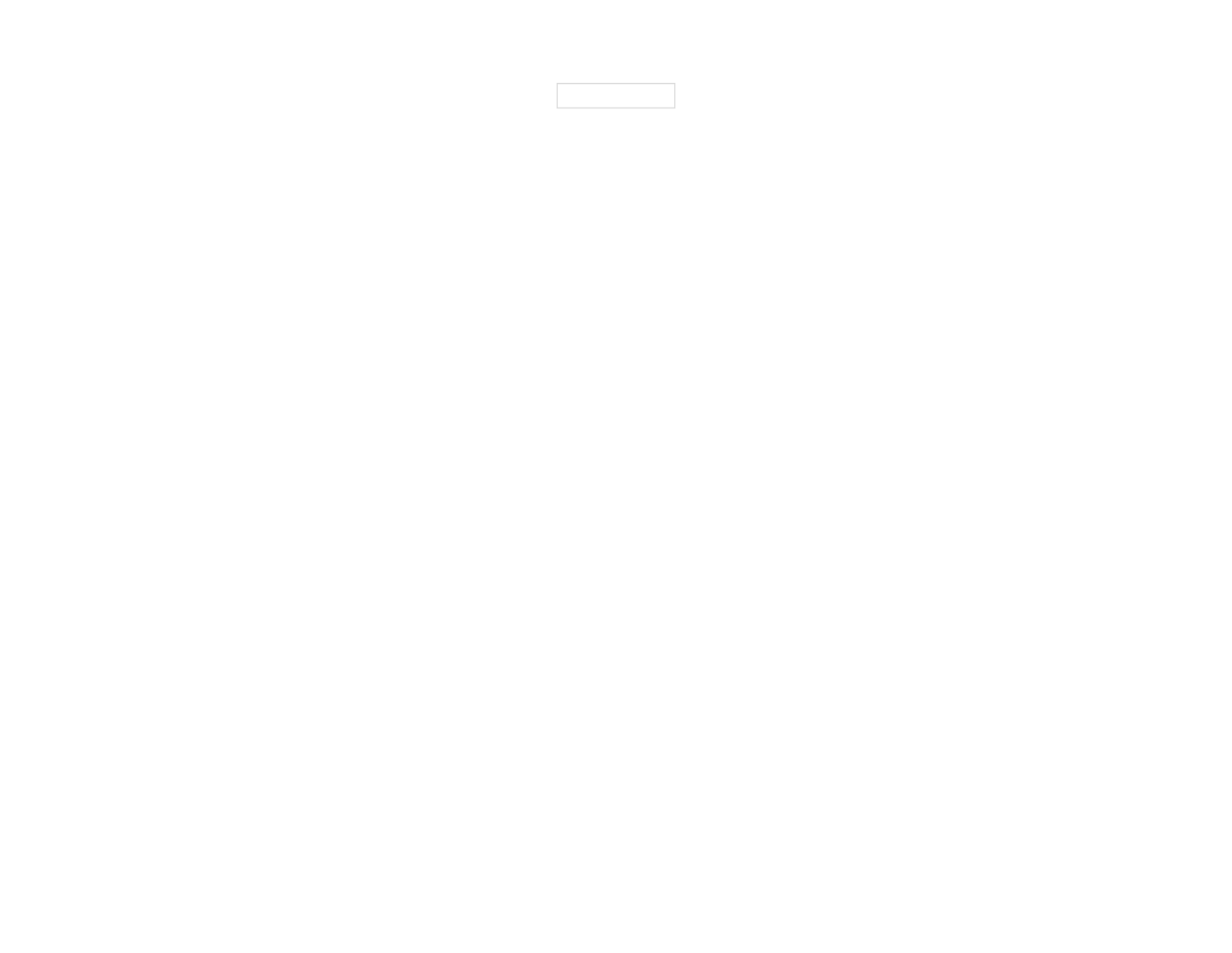| <b>HS Science District Instructional Guides 2019</b>                                                                                                                                                                                                                                                                                                                                                                                                                                                                                                                                                                                                                                                                                                                                                                                                                                                                                                                                                                                                                                                                                                                                                                               |                                                                                                                                                                                               |                                                                                                                                                                                                                                                                                                                                                                                                                                                                                                                                                         |                                 |                                       |                    |  |  |
|------------------------------------------------------------------------------------------------------------------------------------------------------------------------------------------------------------------------------------------------------------------------------------------------------------------------------------------------------------------------------------------------------------------------------------------------------------------------------------------------------------------------------------------------------------------------------------------------------------------------------------------------------------------------------------------------------------------------------------------------------------------------------------------------------------------------------------------------------------------------------------------------------------------------------------------------------------------------------------------------------------------------------------------------------------------------------------------------------------------------------------------------------------------------------------------------------------------------------------|-----------------------------------------------------------------------------------------------------------------------------------------------------------------------------------------------|---------------------------------------------------------------------------------------------------------------------------------------------------------------------------------------------------------------------------------------------------------------------------------------------------------------------------------------------------------------------------------------------------------------------------------------------------------------------------------------------------------------------------------------------------------|---------------------------------|---------------------------------------|--------------------|--|--|
|                                                                                                                                                                                                                                                                                                                                                                                                                                                                                                                                                                                                                                                                                                                                                                                                                                                                                                                                                                                                                                                                                                                                                                                                                                    |                                                                                                                                                                                               | Quarter/Pacing: 1, Week 4-5                                                                                                                                                                                                                                                                                                                                                                                                                                                                                                                             |                                 |                                       |                    |  |  |
| Unit Title: 13 Stoichiomtery                                                                                                                                                                                                                                                                                                                                                                                                                                                                                                                                                                                                                                                                                                                                                                                                                                                                                                                                                                                                                                                                                                                                                                                                       |                                                                                                                                                                                               | <b>Essential Questions:</b>                                                                                                                                                                                                                                                                                                                                                                                                                                                                                                                             |                                 |                                       |                    |  |  |
|                                                                                                                                                                                                                                                                                                                                                                                                                                                                                                                                                                                                                                                                                                                                                                                                                                                                                                                                                                                                                                                                                                                                                                                                                                    |                                                                                                                                                                                               | Phenomena:                                                                                                                                                                                                                                                                                                                                                                                                                                                                                                                                              |                                 |                                       |                    |  |  |
| <b>Standards</b>                                                                                                                                                                                                                                                                                                                                                                                                                                                                                                                                                                                                                                                                                                                                                                                                                                                                                                                                                                                                                                                                                                                                                                                                                   | <b>Cross Cutting</b><br><b>Concepts</b>                                                                                                                                                       | <b>Learning Objectives</b>                                                                                                                                                                                                                                                                                                                                                                                                                                                                                                                              | <b>Key</b><br><b>Vocabulary</b> | <b>Resources</b><br>(Activities/Labs) | <b>Assessments</b> |  |  |
| U1: Scientists explain phenomena using<br>evidence obtained from observations and<br>or scientific investigations. Evidence may<br>lead to developing models and or theories<br>to make sense of phenomena. As new<br>evidence is discovered, models and<br>theories can be revised.<br>U2: The knowledge produced by science<br>is used in engineering and technologies to<br>solve problems and/or create products.<br>Essential HS.P1U1.2 Develop and use<br>models for the transfer or sharing of<br>electrons to predict the formation of ions,<br>molecules, and compounds in both natural<br>and synthetic processes.<br>Essential HS.P1U3.4 Obtain, evaluate,<br>and communicate information about how<br>the use of chemistry related technologies<br>have had positive and negative ethical,<br>social, economic, and/or political<br>implications.<br>Plus HS+C.P1U1.5 Plan and carry out<br>investigations to test predictions of the<br>outcomes of various reactions, based on<br>patterns of physical and chemical<br>properties.<br><b>Plus HS+C.P1U1.7</b> Use mathematics<br>and computational thinking to determine<br>stoichiometric relationships between<br>reactants and products in chemical<br>reactions. | Patterns;<br>Cause and<br>effect;<br>Scale,<br>Proportion and<br>Quantity;<br>Systems and<br>System Models;<br>Energy and<br>Matter;<br>Stability and<br>change;<br>Structure and<br>function | A. Determine mole-ratios using a balanced chemical<br>equation.<br>B. Perform mole-mole, Dmole-mass, and mass-mass<br>stoichiometric calculations.<br>C. Identify the limiting reactant in a reaction.<br>D. Perform stoichiometric calculations based on the<br>limiting reactant<br>i) Calculate the theoretical yield of a reaction in<br>moles or mass.<br>ii) Determine all quantitative aspects of a reaction<br>using a reaction table based on moles.<br>E. Determine the percent yield of a reaction given<br>information on the actual yield. |                                 |                                       |                    |  |  |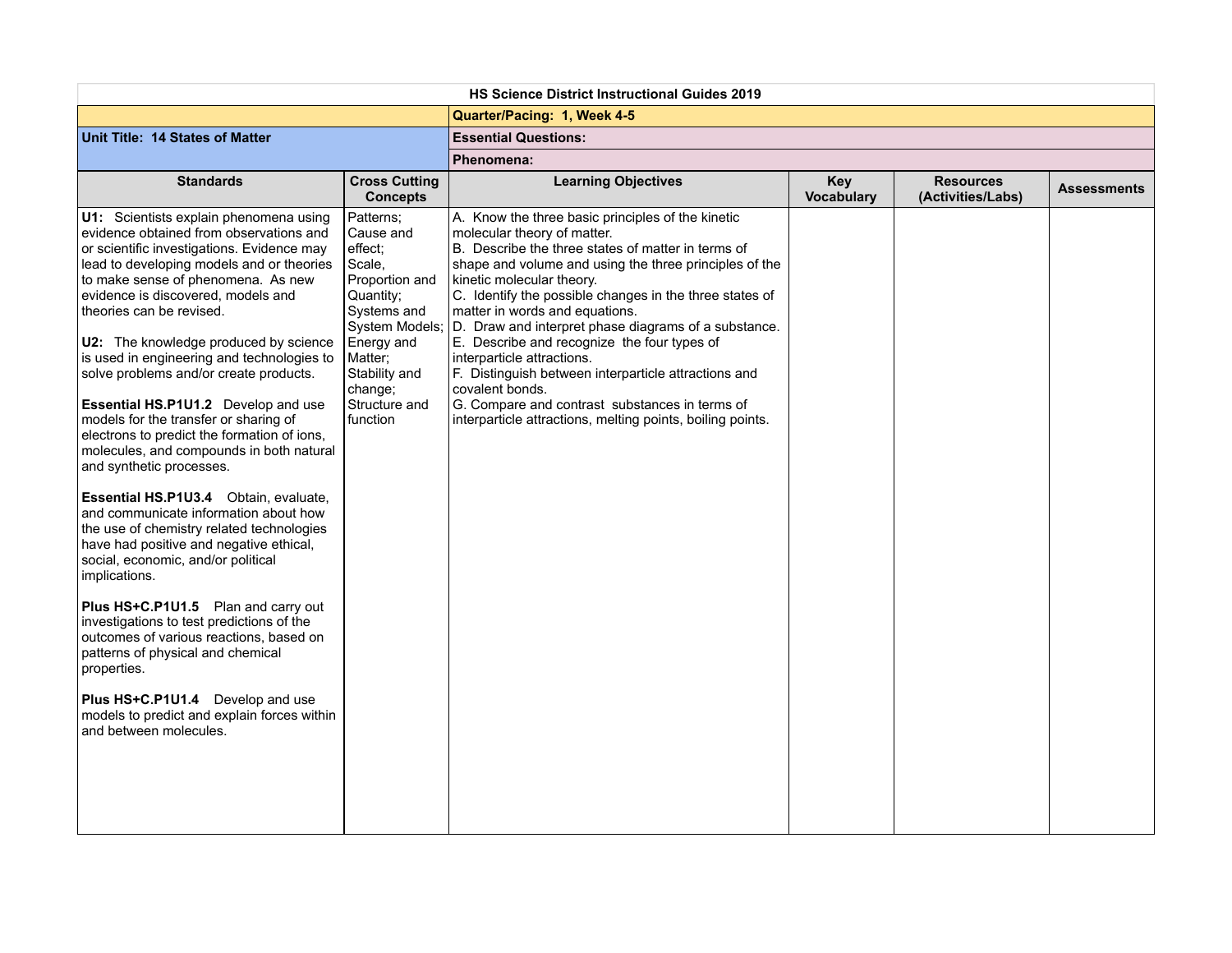| <b>HS Science District Instructional Guides 2019</b> |                                         |                             |                   |                                       |                    |  |
|------------------------------------------------------|-----------------------------------------|-----------------------------|-------------------|---------------------------------------|--------------------|--|
|                                                      |                                         | Quarter/Pacing: 1, Week 4-5 |                   |                                       |                    |  |
| Unit Title: 15 Thermodynamics                        |                                         | <b>Essential Questions:</b> |                   |                                       |                    |  |
|                                                      |                                         | Phenomena:                  |                   |                                       |                    |  |
| <b>Standards</b>                                     | <b>Cross Cutting</b><br><b>Concepts</b> | <b>Learning Objectives</b>  | Key<br>Vocabulary | <b>Resources</b><br>(Activities/Labs) | <b>Assessments</b> |  |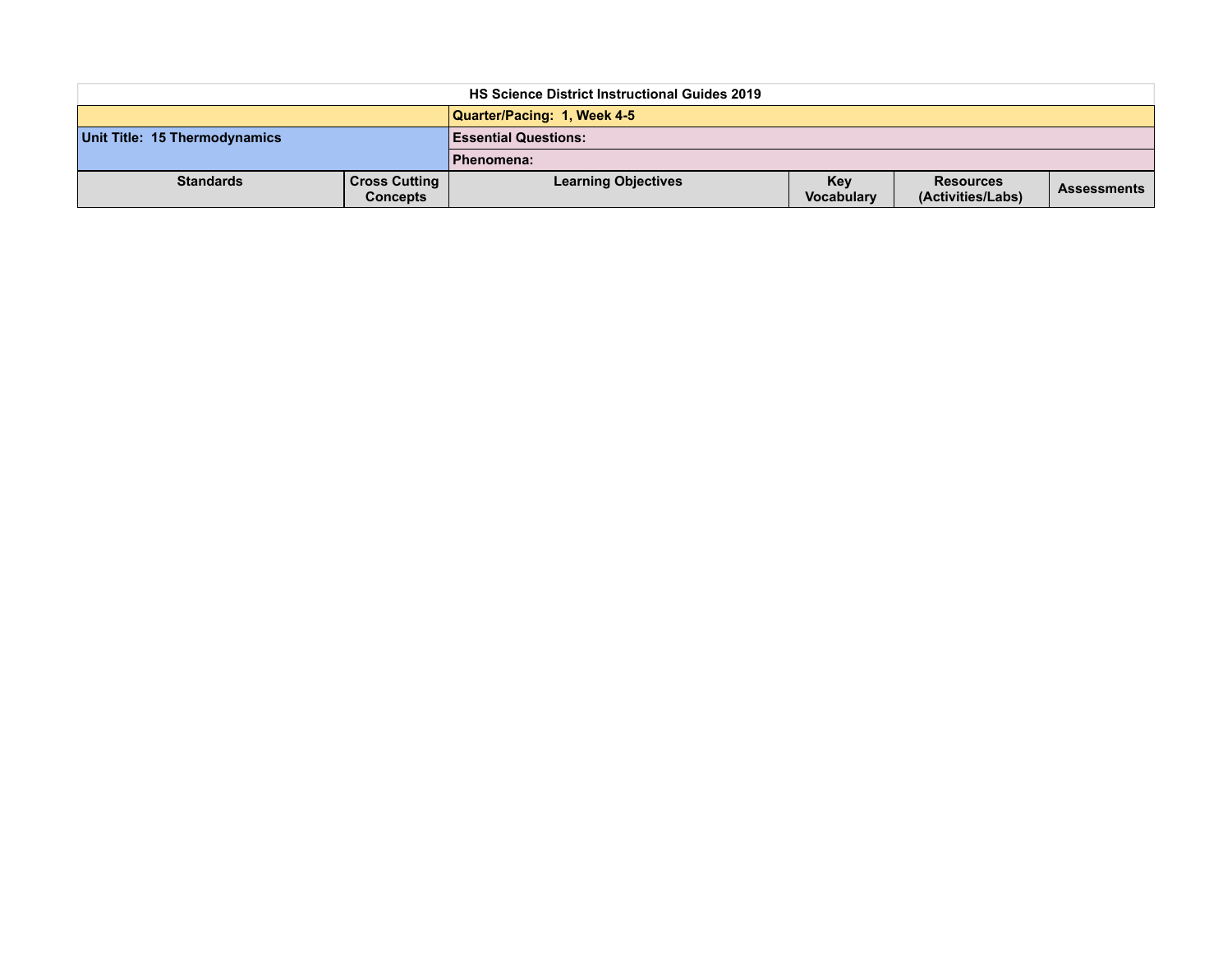|                          | U1: Scientists explain phenomena using                                                  | Patterns;         | A. Understand the first law of thermodynamics.                                                     |  |  |
|--------------------------|-----------------------------------------------------------------------------------------|-------------------|----------------------------------------------------------------------------------------------------|--|--|
|                          | evidence obtained from observations and                                                 | Cause and         | B. Know the concepts of system, surroundings,<br>exothermic, endothermic, change in enthalpy (ΔH). |  |  |
|                          | or scientific investigations. Evidence may<br>lead to developing models and or theories | effect;<br>Scale, | C. Perform enthalpy calculations for phase changes                                                 |  |  |
|                          | to make sense of phenomena. As new                                                      | Proportion and    | using heats of fusion and heats of vaporization.                                                   |  |  |
|                          | evidence is discovered, models and                                                      | Quantity:         | D. Perform enthalpy calculations for temperatures                                                  |  |  |
| theories can be revised. |                                                                                         | Systems and       | changes.                                                                                           |  |  |
|                          |                                                                                         | System Models;    | E. Understand the concepts and quantitative analysis                                               |  |  |
|                          | <b>U2:</b> The knowledge produced by science                                            | Energy and        | of calorimetry experiments. F. Perform calorimetry                                                 |  |  |
|                          | is used in engineering and technologies to                                              | Matter;           | calculations based on experimental data to determine                                               |  |  |
|                          | solve problems and/or create products.                                                  | Stability and     | specific heats.                                                                                    |  |  |
|                          |                                                                                         | change;           | G. Understand the concepts and quantitative analysis                                               |  |  |
|                          | <b>Essential HS.P1U3.4</b> Obtain, evaluate,                                            | Structure and     | of heating and cooling curves.                                                                     |  |  |
|                          | and communicate information about how                                                   | function          |                                                                                                    |  |  |
|                          | the use of chemistry related technologies                                               |                   |                                                                                                    |  |  |
|                          | have had positive and negative ethical,                                                 |                   |                                                                                                    |  |  |
|                          | social, economic, and/or political                                                      |                   |                                                                                                    |  |  |
| implications.            |                                                                                         |                   |                                                                                                    |  |  |
|                          |                                                                                         |                   |                                                                                                    |  |  |
|                          | Plus HS+C.P1U1.5 Plan and carry out                                                     |                   |                                                                                                    |  |  |
|                          | investigations to test predictions of the                                               |                   |                                                                                                    |  |  |
|                          | outcomes of various reactions, based on                                                 |                   |                                                                                                    |  |  |
| properties.              | patterns of physical and chemical                                                       |                   |                                                                                                    |  |  |
|                          |                                                                                         |                   |                                                                                                    |  |  |
|                          | Plus HS+C.P1U1.7 Use mathematics                                                        |                   |                                                                                                    |  |  |
|                          | and computational thinking to determine                                                 |                   |                                                                                                    |  |  |
|                          | stoichiometric relationships between                                                    |                   |                                                                                                    |  |  |
|                          | reactants and products in chemical                                                      |                   |                                                                                                    |  |  |
| reactions.               |                                                                                         |                   |                                                                                                    |  |  |
|                          |                                                                                         |                   |                                                                                                    |  |  |
|                          | Essential HS.P4U1.8 Engage in                                                           |                   |                                                                                                    |  |  |
|                          | argument from evidence that the net                                                     |                   |                                                                                                    |  |  |
|                          | change of energy in a system is always                                                  |                   |                                                                                                    |  |  |
|                          | equal to the total energy exchanged                                                     |                   |                                                                                                    |  |  |
|                          | between the system and the surroundings.                                                |                   |                                                                                                    |  |  |
|                          | Plus HS+Phy.P4U1.6 Analyze and                                                          |                   |                                                                                                    |  |  |
|                          | interpret data to quantitatively describe                                               |                   |                                                                                                    |  |  |
|                          | changes in energy within a system and/or                                                |                   |                                                                                                    |  |  |
|                          | energy flows in and out of a system.                                                    |                   |                                                                                                    |  |  |
|                          |                                                                                         |                   |                                                                                                    |  |  |
|                          |                                                                                         |                   |                                                                                                    |  |  |
|                          |                                                                                         |                   |                                                                                                    |  |  |
|                          |                                                                                         |                   |                                                                                                    |  |  |
|                          |                                                                                         |                   |                                                                                                    |  |  |
|                          |                                                                                         |                   |                                                                                                    |  |  |
|                          |                                                                                         |                   |                                                                                                    |  |  |
|                          |                                                                                         |                   |                                                                                                    |  |  |
|                          |                                                                                         |                   |                                                                                                    |  |  |
|                          |                                                                                         |                   |                                                                                                    |  |  |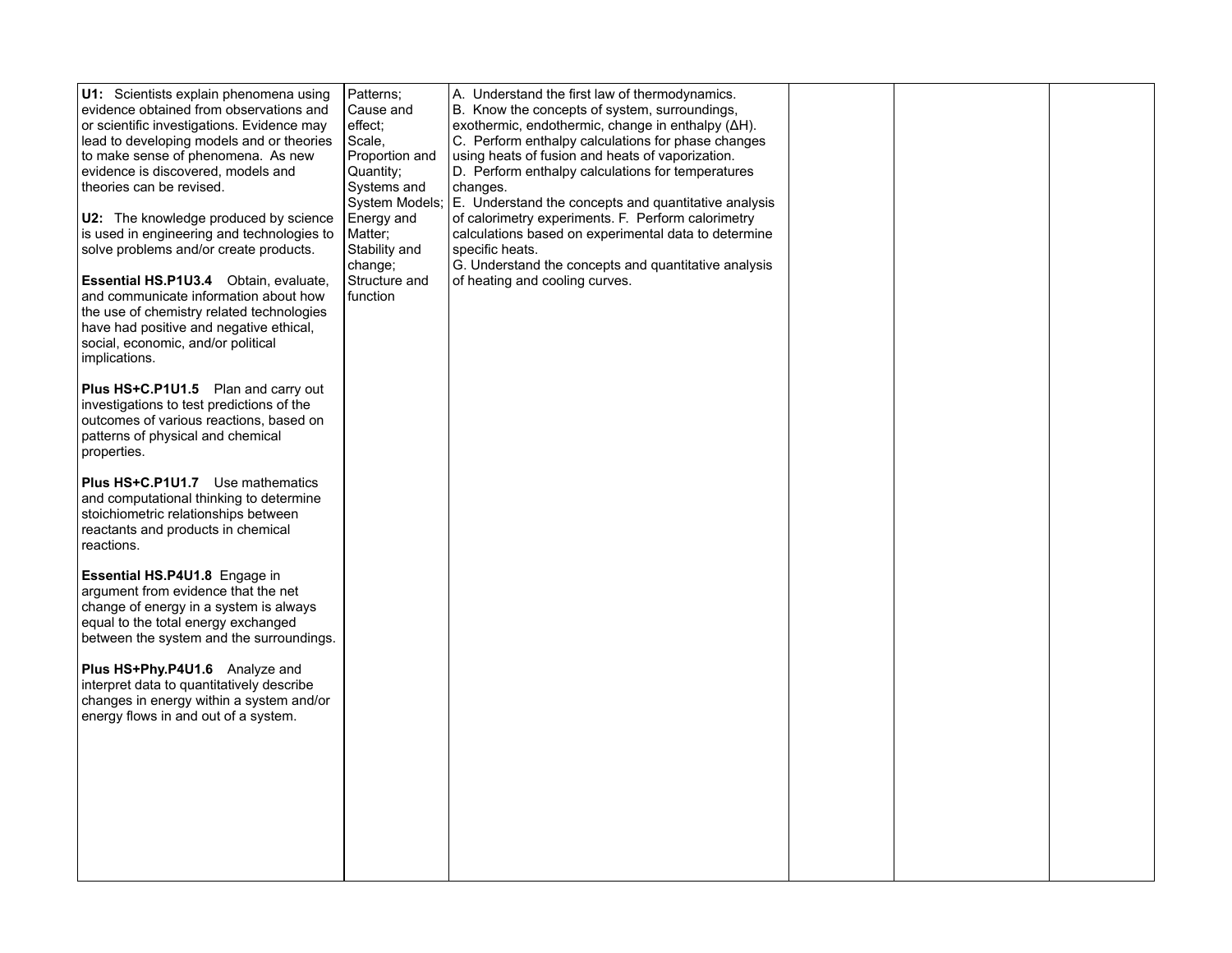| <b>HS Science District Instructional Guides 2019</b>                                                                                                                                                                                                                                                                                                                                                                                                                                                                                                                                                                                                                                                                                                                |                                                                                                                                                                                               |                                                                                                                                                                                                                                                                                                                                                                                                                                                                                                                                                                                                                                                                                                                                                                                                                                                                                                                                          |                                 |                                       |                    |  |  |
|---------------------------------------------------------------------------------------------------------------------------------------------------------------------------------------------------------------------------------------------------------------------------------------------------------------------------------------------------------------------------------------------------------------------------------------------------------------------------------------------------------------------------------------------------------------------------------------------------------------------------------------------------------------------------------------------------------------------------------------------------------------------|-----------------------------------------------------------------------------------------------------------------------------------------------------------------------------------------------|------------------------------------------------------------------------------------------------------------------------------------------------------------------------------------------------------------------------------------------------------------------------------------------------------------------------------------------------------------------------------------------------------------------------------------------------------------------------------------------------------------------------------------------------------------------------------------------------------------------------------------------------------------------------------------------------------------------------------------------------------------------------------------------------------------------------------------------------------------------------------------------------------------------------------------------|---------------------------------|---------------------------------------|--------------------|--|--|
|                                                                                                                                                                                                                                                                                                                                                                                                                                                                                                                                                                                                                                                                                                                                                                     |                                                                                                                                                                                               | Quarter/Pacing: 1, Week 4-5                                                                                                                                                                                                                                                                                                                                                                                                                                                                                                                                                                                                                                                                                                                                                                                                                                                                                                              |                                 |                                       |                    |  |  |
| <b>Unit Title: 16 Gases</b>                                                                                                                                                                                                                                                                                                                                                                                                                                                                                                                                                                                                                                                                                                                                         |                                                                                                                                                                                               | <b>Essential Questions:</b>                                                                                                                                                                                                                                                                                                                                                                                                                                                                                                                                                                                                                                                                                                                                                                                                                                                                                                              |                                 |                                       |                    |  |  |
|                                                                                                                                                                                                                                                                                                                                                                                                                                                                                                                                                                                                                                                                                                                                                                     |                                                                                                                                                                                               | Phenomena:                                                                                                                                                                                                                                                                                                                                                                                                                                                                                                                                                                                                                                                                                                                                                                                                                                                                                                                               |                                 |                                       |                    |  |  |
| <b>Standards</b>                                                                                                                                                                                                                                                                                                                                                                                                                                                                                                                                                                                                                                                                                                                                                    | <b>Cross Cutting</b><br><b>Concepts</b>                                                                                                                                                       | <b>Learning Objectives</b>                                                                                                                                                                                                                                                                                                                                                                                                                                                                                                                                                                                                                                                                                                                                                                                                                                                                                                               | <b>Key</b><br><b>Vocabulary</b> | <b>Resources</b><br>(Activities/Labs) | <b>Assessments</b> |  |  |
| U1: Scientists explain phenomena using<br>evidence obtained from observations and<br>or scientific investigations. Evidence may<br>lead to developing models and or theories<br>to make sense of phenomena. As new<br>evidence is discovered, models and<br>theories can be revised.<br>U2: The knowledge produced by science<br>is used in engineering and technologies to<br>solve problems and/or create products.<br>Plus HS+C.P1U1.3 Analyze and<br>interpret data to develop and support an<br>explanation for the relationships between<br>kinetic molecular theory and gas laws.<br>Plus HS+C.P1U1.7 Use mathematics<br>and computational thinking to determine<br>stoichiometric relationships between<br>reactants and products in chemical<br>reactions. | Patterns;<br>Cause and<br>effect;<br>Scale,<br>Proportion and<br>Quantity;<br>Systems and<br>System Models;<br>Energy and<br>Matter;<br>Stability and<br>change;<br>Structure and<br>function | A. Be able to define the four key variables of gas laws<br>at the particle level - temperature, volume, amount,<br>and pressure.<br>B. Know the definition of standard temperature and<br>pressure (STP).<br>C. Be able to perform quantitative calculations using<br>the combined gas law and its simplified derivatives.<br>D. Be able to describe the relationships among the<br>four key variables in qualitative terms based on the gas<br>laws.<br>E. Describe the the effects of temperature, moles, and<br>volume changes on the pressure of a gas at the<br>particle level.<br>F. Be able to perform quantitative calculations using<br>the combined gas law and the ideal gas law.<br>F. Understand the concept of partial pressure for<br>mixtures of gases.<br>G. Understand the relationships among the concepts of<br>force, kinetic energy, temperature, mass, and velocity<br>at the particle level in qualitative terms |                                 |                                       |                    |  |  |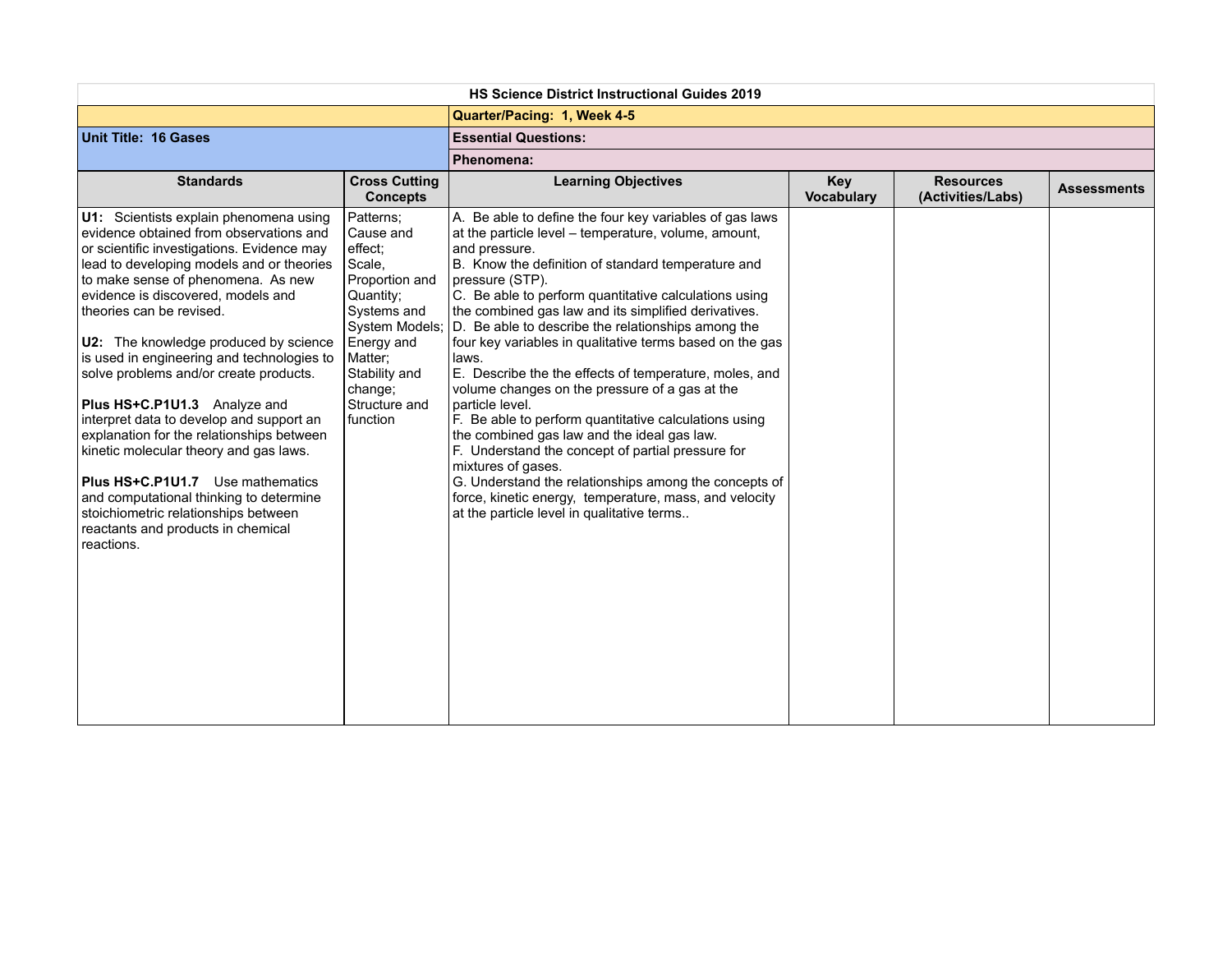| <b>HS Science District Instructional Guides 2019</b> |                                         |                             |                                 |                                       |                    |  |  |
|------------------------------------------------------|-----------------------------------------|-----------------------------|---------------------------------|---------------------------------------|--------------------|--|--|
|                                                      |                                         | Quarter/Pacing: 1, Week 4-5 |                                 |                                       |                    |  |  |
| Unit Title: 17 Solutions                             |                                         | <b>Essential Questions:</b> |                                 |                                       |                    |  |  |
|                                                      |                                         | Phenomena:                  |                                 |                                       |                    |  |  |
| <b>Standards</b>                                     | <b>Cross Cutting</b><br><b>Concepts</b> | <b>Learning Objectives</b>  | <b>Kev</b><br><b>Vocabulary</b> | <b>Resources</b><br>(Activities/Labs) | <b>Assessments</b> |  |  |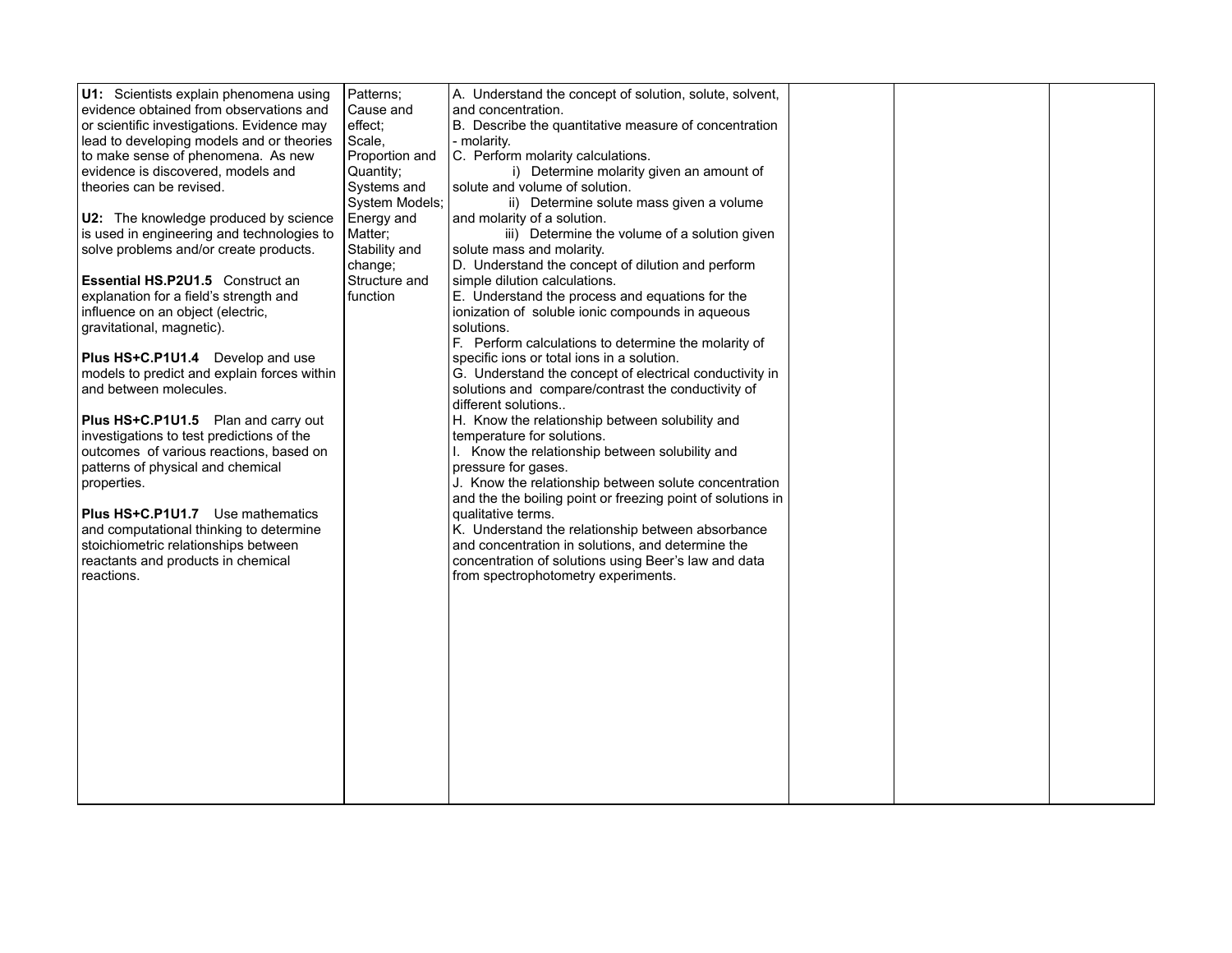| <b>HS Science District Instructional Guides 2019</b>                                                                                                                                                                                                                                                                                                                                                                                                                                                                                                                                                                                                                                                                                                                                                                                                                                                    |                                                                                                                                                                                                      |                                                                                                                                                                                                                                                                                                                                                                                                                                                                                                                                                                                                                                                                                                                                                                                                                                |                                 |                                       |                    |  |  |
|---------------------------------------------------------------------------------------------------------------------------------------------------------------------------------------------------------------------------------------------------------------------------------------------------------------------------------------------------------------------------------------------------------------------------------------------------------------------------------------------------------------------------------------------------------------------------------------------------------------------------------------------------------------------------------------------------------------------------------------------------------------------------------------------------------------------------------------------------------------------------------------------------------|------------------------------------------------------------------------------------------------------------------------------------------------------------------------------------------------------|--------------------------------------------------------------------------------------------------------------------------------------------------------------------------------------------------------------------------------------------------------------------------------------------------------------------------------------------------------------------------------------------------------------------------------------------------------------------------------------------------------------------------------------------------------------------------------------------------------------------------------------------------------------------------------------------------------------------------------------------------------------------------------------------------------------------------------|---------------------------------|---------------------------------------|--------------------|--|--|
|                                                                                                                                                                                                                                                                                                                                                                                                                                                                                                                                                                                                                                                                                                                                                                                                                                                                                                         |                                                                                                                                                                                                      | Quarter/Pacing: 1, Week 4-5                                                                                                                                                                                                                                                                                                                                                                                                                                                                                                                                                                                                                                                                                                                                                                                                    |                                 |                                       |                    |  |  |
| Unit Title: 18 Acids and Bases                                                                                                                                                                                                                                                                                                                                                                                                                                                                                                                                                                                                                                                                                                                                                                                                                                                                          |                                                                                                                                                                                                      | <b>Essential Questions:</b>                                                                                                                                                                                                                                                                                                                                                                                                                                                                                                                                                                                                                                                                                                                                                                                                    |                                 |                                       |                    |  |  |
|                                                                                                                                                                                                                                                                                                                                                                                                                                                                                                                                                                                                                                                                                                                                                                                                                                                                                                         |                                                                                                                                                                                                      | Phenomena:                                                                                                                                                                                                                                                                                                                                                                                                                                                                                                                                                                                                                                                                                                                                                                                                                     |                                 |                                       |                    |  |  |
| <b>Standards</b>                                                                                                                                                                                                                                                                                                                                                                                                                                                                                                                                                                                                                                                                                                                                                                                                                                                                                        | <b>Cross Cutting</b><br><b>Concepts</b>                                                                                                                                                              | <b>Learning Objectives</b>                                                                                                                                                                                                                                                                                                                                                                                                                                                                                                                                                                                                                                                                                                                                                                                                     | <b>Key</b><br><b>Vocabulary</b> | <b>Resources</b><br>(Activities/Labs) | <b>Assessments</b> |  |  |
| U1: Scientists explain phenomena using<br>evidence obtained from observations and<br>or scientific investigations. Evidence may<br>lead to developing models and or theories<br>to make sense of phenomena. As new<br>evidence is discovered, models and<br>theories can be revised.<br>U2: The knowledge produced by science<br>is used in engineering and technologies to<br>solve problems and/or create products.<br>Plus HS+C.P1U1.4 Develop and use<br>models to predict and explain forces within<br>and between molecules.<br>Plus HS+C.P1U1.5 Plan and carry out<br>investigations to test predictions of the<br>outcomes of various reactions, based on<br>patterns of physical and chemical<br>properties.<br><b>Plus HS+C.P1U1.7</b> Use mathematics<br>and computational thinking to determine<br>stoichiometric relationships between<br>reactants and products in chemical<br>reactions. | Patterns;<br>Cause and<br>effect:<br>Scale,<br>Proportion and<br>Quantity;<br>Systems and<br><b>System Models;</b><br>Energy and<br>Matter;<br>Stability and<br>change;<br>Structure and<br>function | A. Understand the Arrhenius definitions of an acid and<br>a base.<br>B. Understand the autoionization of water and the<br>related quantitative relationships between hydrogen<br>and hydroxide ion concentrations in aqueous solutions.<br>C. Understand the definition of pH and pOH.<br>D. Understand the various quantitative definitions of an<br>acidic or basic solution.<br>E. Perform calculations relating pH, pOH, [H+], and<br>[OH-] of an aqueous solution.<br>F. Know the Bronsted-Lowry definitions of an acid and<br>a base.<br>G. Be able to identify the acid-base conjugate pairs in a<br>reaction.<br>H. Predict the neutralization reaction of an acid and<br>strong base.<br>Perform and quantitatively analyze titrations of an<br>acid and strong base.<br>J. Understand the concept of a pH indicator. |                                 |                                       |                    |  |  |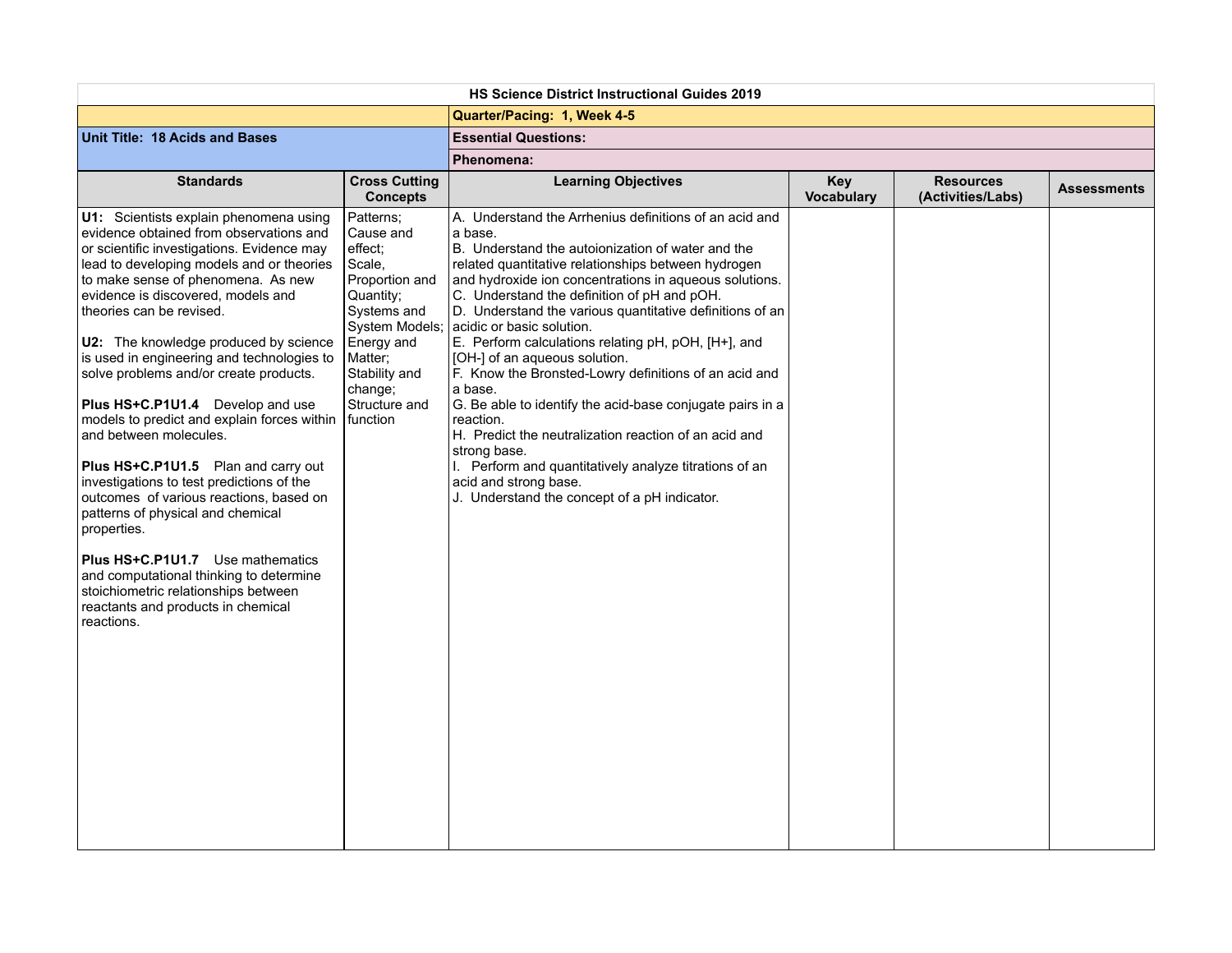| <b>HS Science District Instructional Guides 2019</b> |                                         |                             |                          |                                       |                    |  |  |
|------------------------------------------------------|-----------------------------------------|-----------------------------|--------------------------|---------------------------------------|--------------------|--|--|
|                                                      |                                         | Quarter/Pacing: 1, Week 4-5 |                          |                                       |                    |  |  |
| Unit Title: 19 Kinertrics                            |                                         | <b>Essential Questions:</b> |                          |                                       |                    |  |  |
|                                                      |                                         | Phenomena:                  |                          |                                       |                    |  |  |
| <b>Standards</b>                                     | <b>Cross Cutting</b><br><b>Concepts</b> | <b>Learning Objectives</b>  | <b>Kev</b><br>Vocabulary | <b>Resources</b><br>(Activities/Labs) | <b>Assessments</b> |  |  |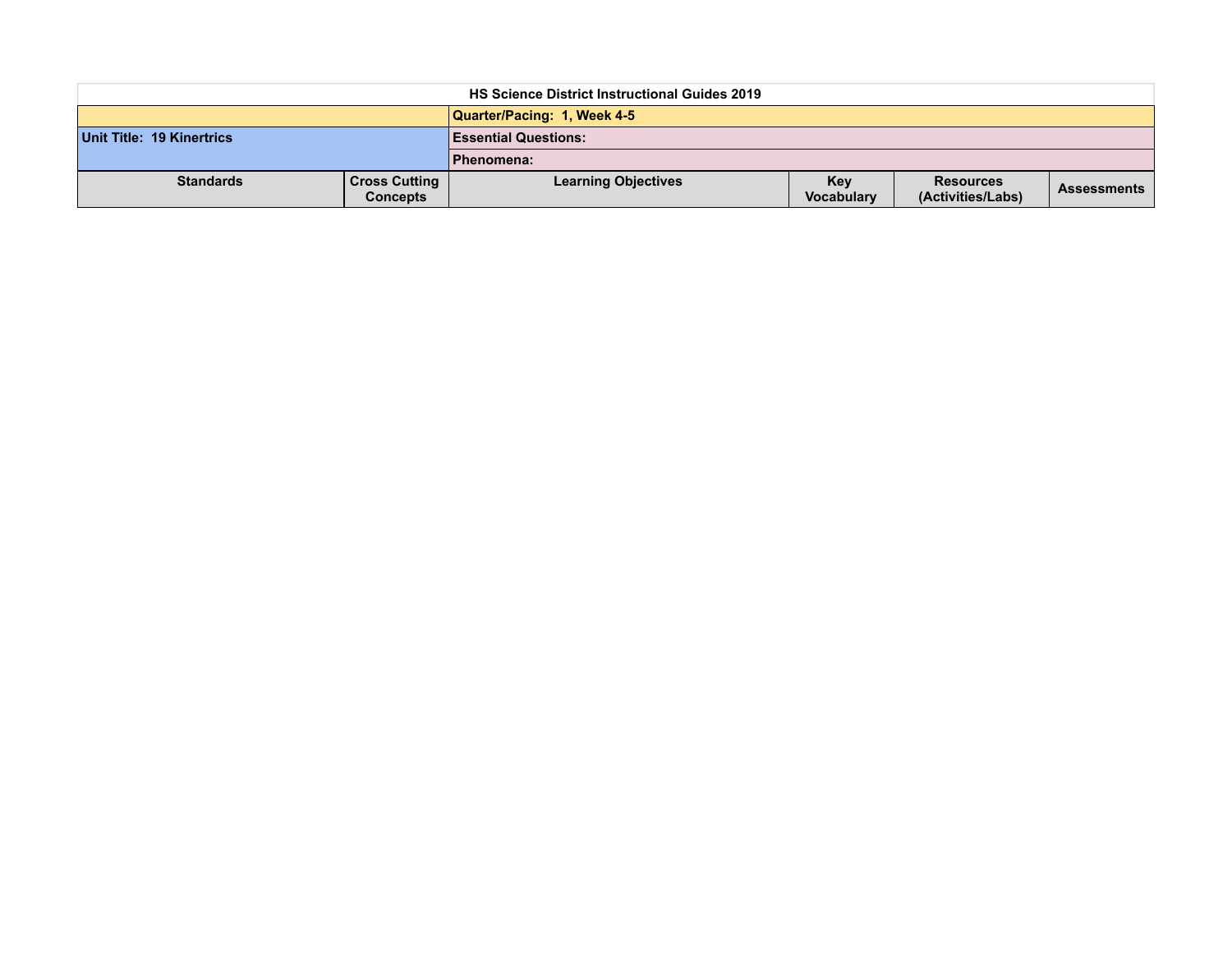| U1: Scientists explain phenomena using     | Patterns:      | A. Understand collision theory and its three stages.            |  |  |
|--------------------------------------------|----------------|-----------------------------------------------------------------|--|--|
| evidence obtained from observations and    | Cause and      | B. Describe the effects of particle size and                    |  |  |
| or scientific investigations. Evidence may | effect:        | concentration on reaction rates based on collision              |  |  |
| lead to developing models and or theories  | Scale,         | theory.                                                         |  |  |
|                                            |                |                                                                 |  |  |
| to make sense of phenomena. As new         | Proportion and | C. Describe the two ways temperature affects reaction           |  |  |
| evidence is discovered, models and         | Quantity;      | rates of reaction in terms of collision theory.                 |  |  |
| theories can be revised.                   | Systems and    | D. Know the characteristics of a catalyst.                      |  |  |
|                                            |                | System Models; E. Understand and interpret energy diagrams for: |  |  |
| U2: The knowledge produced by science      | Energy and     | Forward and reverse reactions.<br>li)                           |  |  |
| is used in engineering and technologies to | Matter;        | ii) Catalyzed and uncatalyzed reaction.                         |  |  |
| solve problems and/or create products.     | Stability and  | F. Understand and interpret reaction mechanisms.                |  |  |
|                                            | change;        | G. Be able to identify reactants, products,                     |  |  |
| Essential HS.P1U1.3 Ask questions,         | Structure and  | intermediates, and catalysts in a reaction mechanism.           |  |  |
| plan, and carry out investigations to      | function       |                                                                 |  |  |
| explore the cause and effect relationship  |                |                                                                 |  |  |
| between reaction rate factors.             |                |                                                                 |  |  |
|                                            |                |                                                                 |  |  |
| Essential HS.P4U1.8 Engage in              |                |                                                                 |  |  |
| argument from evidence that the net        |                |                                                                 |  |  |
| change of energy in a system is always     |                |                                                                 |  |  |
| equal to the total energy exchanged        |                |                                                                 |  |  |
| between the system and the surroundings.   |                |                                                                 |  |  |
|                                            |                |                                                                 |  |  |
| Plus HS+C.P1U1.5 Plan and carry out        |                |                                                                 |  |  |
| investigations to test predictions of the  |                |                                                                 |  |  |
| outcomes of various reactions, based on    |                |                                                                 |  |  |
| patterns of physical and chemical          |                |                                                                 |  |  |
| properties.                                |                |                                                                 |  |  |
|                                            |                |                                                                 |  |  |
|                                            |                |                                                                 |  |  |
|                                            |                |                                                                 |  |  |
|                                            |                |                                                                 |  |  |
|                                            |                |                                                                 |  |  |
|                                            |                |                                                                 |  |  |
|                                            |                |                                                                 |  |  |
|                                            |                |                                                                 |  |  |
|                                            |                |                                                                 |  |  |
|                                            |                |                                                                 |  |  |
|                                            |                |                                                                 |  |  |
|                                            |                |                                                                 |  |  |
|                                            |                |                                                                 |  |  |
|                                            |                |                                                                 |  |  |
|                                            |                |                                                                 |  |  |
|                                            |                |                                                                 |  |  |
|                                            |                |                                                                 |  |  |
|                                            |                |                                                                 |  |  |
|                                            |                |                                                                 |  |  |
|                                            |                |                                                                 |  |  |
|                                            |                |                                                                 |  |  |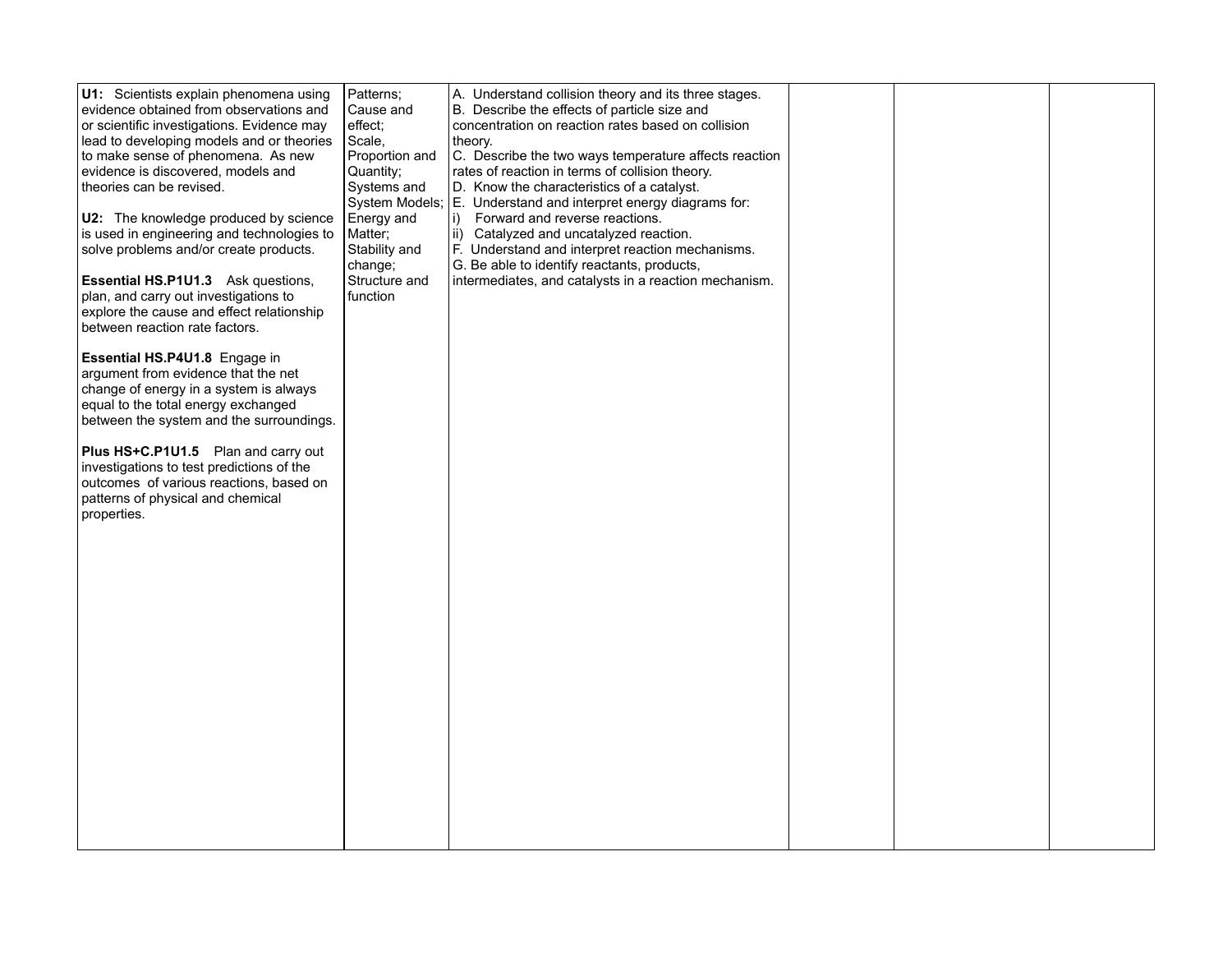| <b>HS Science District Instructional Guides 2019</b> |                                         |                             |                          |                                       |                    |  |  |  |  |
|------------------------------------------------------|-----------------------------------------|-----------------------------|--------------------------|---------------------------------------|--------------------|--|--|--|--|
|                                                      |                                         | Quarter/Pacing: 1, Week 4-5 |                          |                                       |                    |  |  |  |  |
| Unit Title: 20 Equilibrirum                          |                                         | <b>Essential Questions:</b> |                          |                                       |                    |  |  |  |  |
|                                                      |                                         | Phenomena:                  |                          |                                       |                    |  |  |  |  |
| <b>Standards</b>                                     | <b>Cross Cutting</b><br><b>Concepts</b> | <b>Learning Objectives</b>  | <b>Kev</b><br>Vocabulary | <b>Resources</b><br>(Activities/Labs) | <b>Assessments</b> |  |  |  |  |